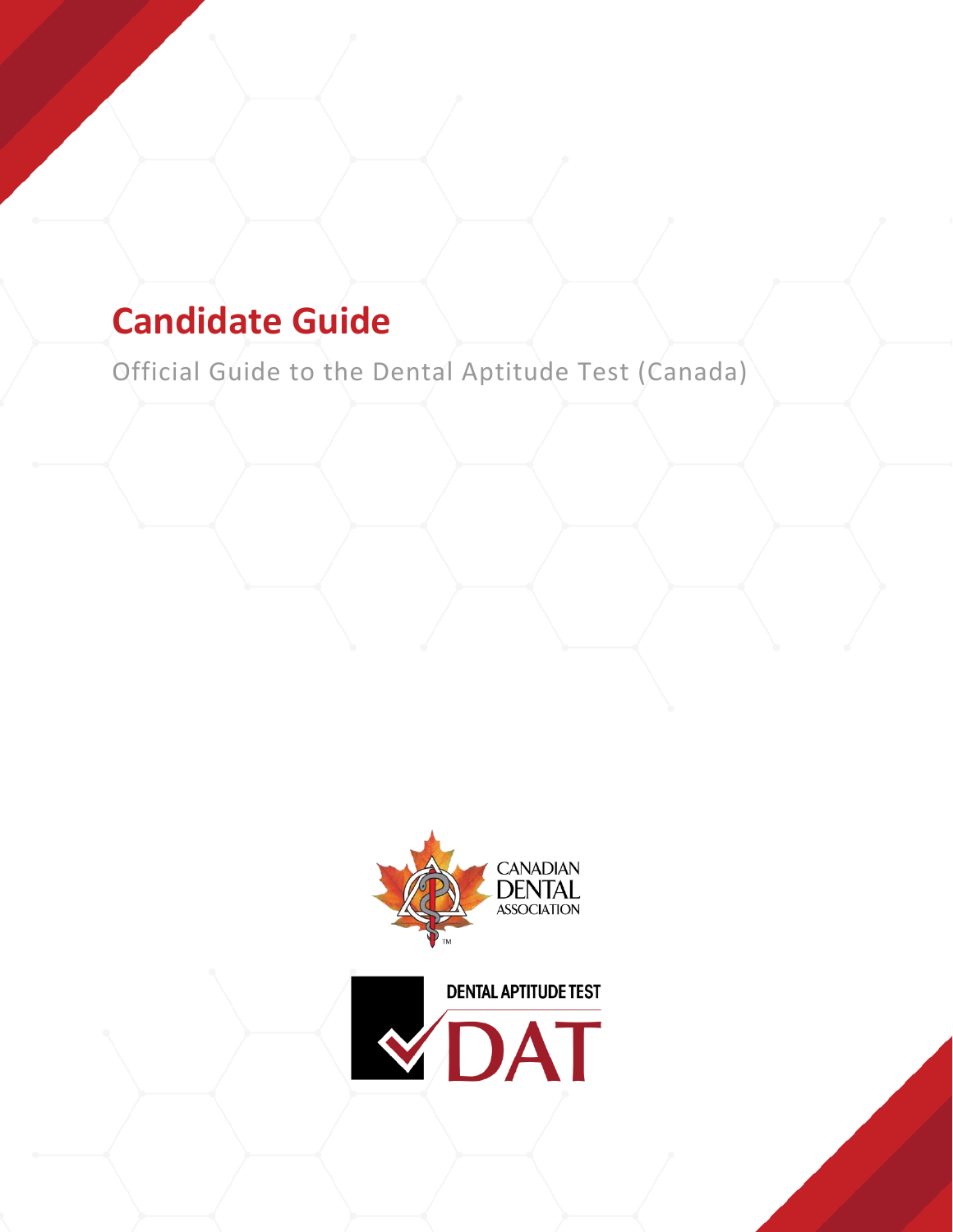

# <span id="page-1-0"></span>**NOTICES**

At the time of publication, COVID-19 continues to have an impact on Canadians and the administration of tests such as the Dental Aptitude Test (DAT). You should regularly monitor the DAT News on the DAT web page for COVID-19 updates, and also the webpages of the test centre where you intend to write the DAT.

You are required to read this document before you apply to take the examination. At the time of registration, you must confirm that you have read this document, understood its contents, and agree to comply with the policies and procedures it contains.

Changes to the DAT Program might occur after publication of this Guide and will be posted at [www.cda](http://www.ada.org/dat)[adc.ca/dat.](http://www.ada.org/dat) You will be subject to the policies and procedures in effect at the time you write the DAT. Therefore, it Is your responsibility to ensure that you are aware of the policies and procedures in effect at that time.

# Acknowledgements

The Canadian Dental Association acknowledges the assistance of the Department of Testing Services at the American Dental Association for their ongoing collaboration in providing a Dental Aptitude Test of the highest calibre.

> Copyright © 2022 Canadian Dental Association All Rights Reserved 2022-03-14

> > i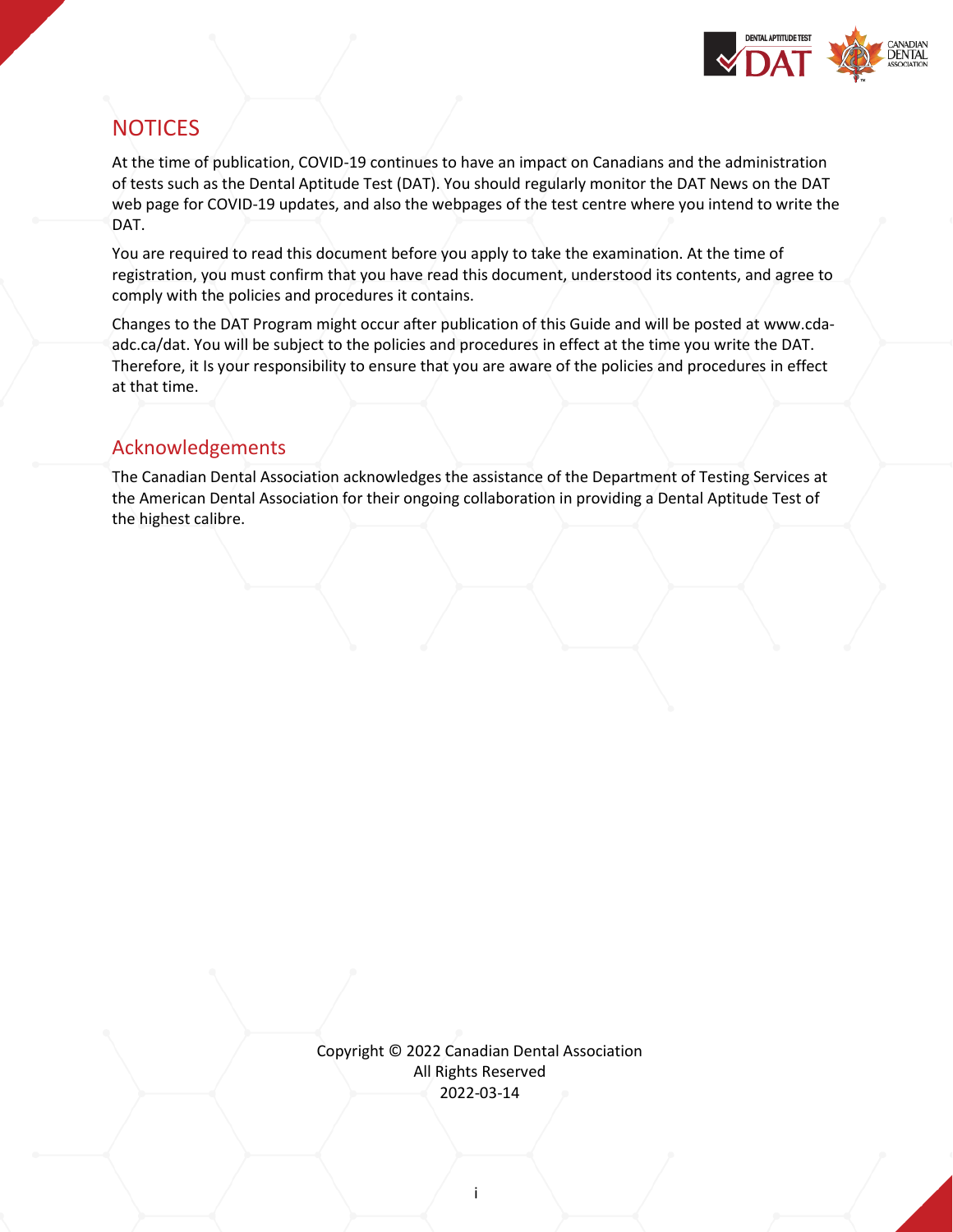

# **TABLE OF CONTENTS**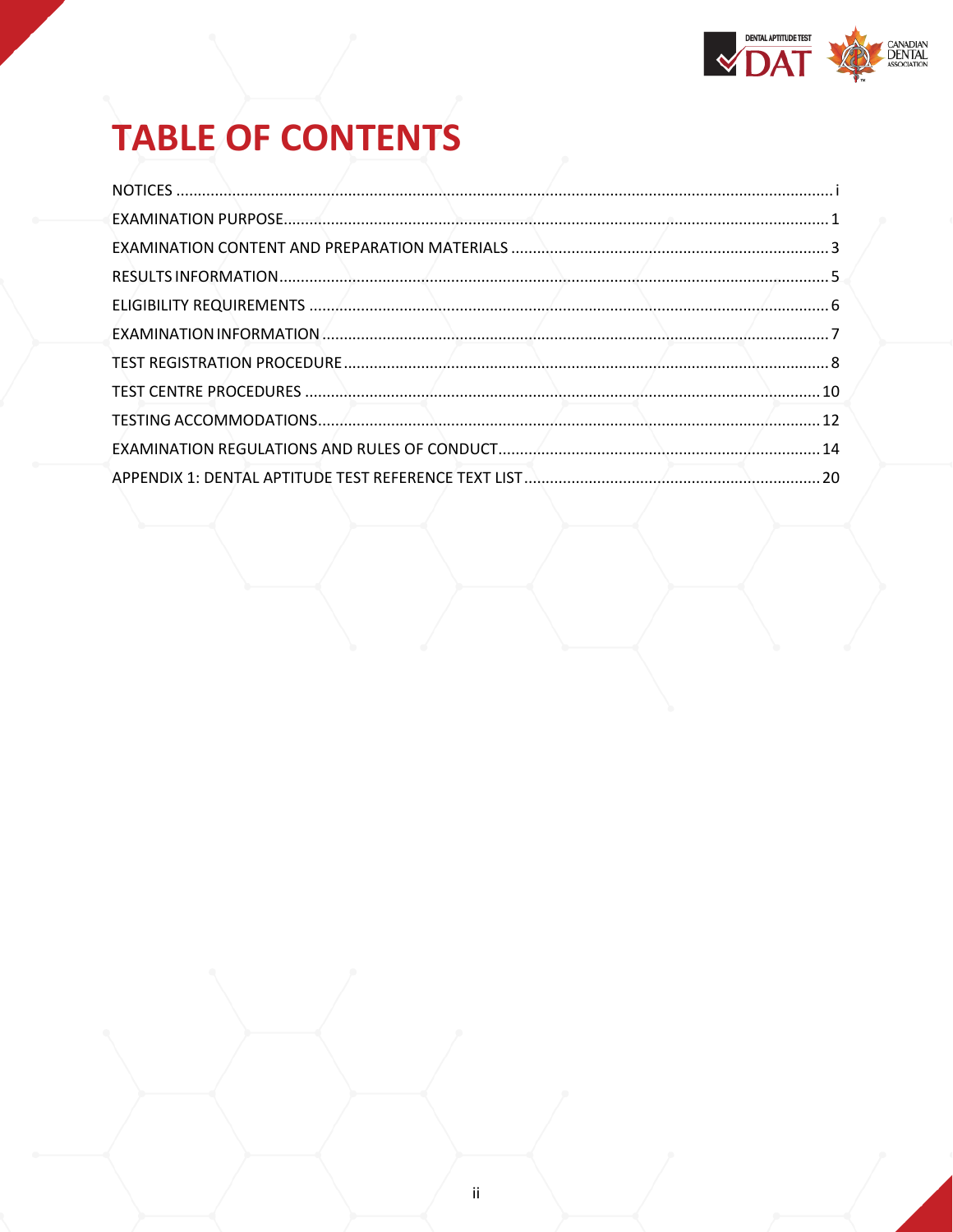

# <span id="page-3-0"></span>EXAMINATION PURPOSE

The Dental Aptitude Test (DAT) Program is provided by the Canadian Dental Association (CDA) to assist dental schools in selecting first-year students. Dental schools use information concerning candidates' DAT performance to inform admissions decisions. While most dental schools require applicants to participate in the DAT Program, DAT results are just one factor considered in evaluating applicants. Validity studies have shown that test scores in conjunction with academic performance are useful in predicting success in dental school. The relative importance of these predictors in the admission process is determined by each dental school.

The Canadian Dental Aptitude Test has two main parts: the computer-based "written" test and the Manual Dexterity Test. The Manual Dexterity Test, which involves carving a piece of soap according to exact specifications, is currently suspended because of COVID-19 restrictions and related logistical challenges. CDA is working toward the resolution of those challenges and will reintroduce the Manual Dexterity Test as soon as possible. Monitor [www.cda-adc.ca/dat](http://www.cda-adc.ca/dat) for updates.

# New in 2022

In 2022, the way the Canadian Dental Association administers the written portion of the Dental Aptitude Test (DAT) has changed completely. In past years, there were two testing opportunities per year, in November and in February, and the test was administered with paper booklets and computer-readable scoring sheets. The DAT is now offered all twelve months of the year at professional test centres across Canada and in the United States that are administered by Prometric [\(www.prometric.com\)](http://www.prometric.com/). The test itself will be presented on a computer, and the answers will be recorded directly into the computer.

The new registration and testing process for the DAT is described in detail in this Candidate Guide. In brief, the process is:

- You register on the CDA website.
- Within a few days, in a follow up email, CDA provides your Eligibility ID and provides a six-month testing window in which to write the DAT.
- With the Eligibility ID, you book a test appointment at a Prometric test centre through the Prometric website, not the CDA website.
- When you arrive to write the DAT, Prometric will verify that your ID exactly matches the information you submitted; if it does not, you will NOT be permitted to test and you will forfeit the registration fee.
- You write the test.
- Your scores are provided about four weeks after the date of writing the DAT. CDA will send you an email when your DAT scores are available to retrieve from the CDA website.
- At the same time, CDA sends your DAT scores to the dental schools you requested.

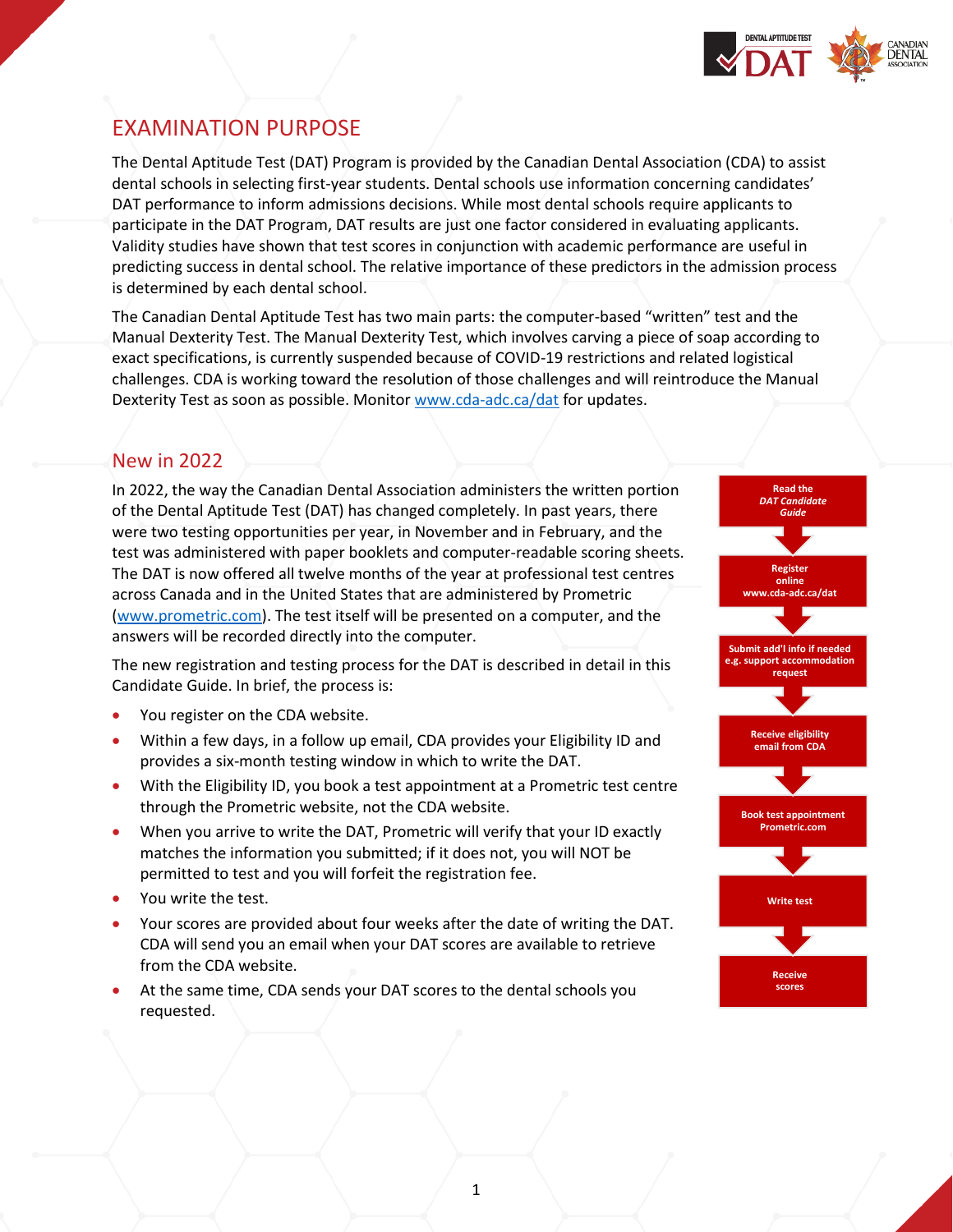

It is your responsibility to know the deadlines for each dental school you wish to apply to. These deadlines include the deadline to apply, and the deadline for schools to receive your DAT scores from CDA. You need to make sure the test is completed in time for scores to be transmitted to the dental schools. It is recommended you write the DAT at least 8 weeks before scores are needed. Register as early as possible for the best opportunity to get a testing appointment with a place, date and time that is suitable for you.

#### About this guide and examination program

This document is the official Candidate Guide to policies and procedures for the Canadian Dental Aptitude Test ("DAT" or the "Examination"). It provides information such as application and testing procedures, examination content, the consequences of rules' violations, and scoring. The DAT is implemented by the Programs and Services team of the Canadian Dental Association (CDA). CDA collaborates with the American Dental Association (ADA) on the development and administration of the Canadian DAT, and with Prometric and related testing centres for the delivery of the test itself. The set of activities, policies, and procedures that occur to support this examination are determined by CDA and are referred to as the "DAT Program."

In the event of a discrepancy in information between this guide and other information about the DAT published by the CDA, the information in this guide will prevail.

### Ethical conduct

Dentists play an important role in society by providing services that contribute to the health and wellbeing of individuals and their communities. This profession requires members to always behave ethically. This obligation begins at the time of application to school and continues through the educational process, the licensure process, and the entirety of professional practice.

Members of the dental profession voluntarily abide by the CDA Principles of Ethics in the interest of protecting patients and maintaining the trust of society. The CDA Principles of Ethics are found at this link: [http://www.cda-adc.ca/en/about/ethics/.](http://www.cda-adc.ca/en/about/ethics/)

DAT Candidates are expected to abide by these ethical standards and to read, understand, and comply with the examination regulations and rules of conduct guiding the examinations. The obligation to abide by the ethical standards of the profession includes a commitment to honesty, truthfulness, full disclosure, accuracy, fairness, and integrity in completing the examination application, in the examination process itself, and in applying for licensure.

Misconduct or irregularity in the examination process is a very serious matter. Violation of the rules of conduct or examination regulations may result in civil liability, voiding of examination results, or another appropriate penalty.

The policies and procedures applicable to misconduct and irregularities in the application and examination process are available in later sections of this document. The CDA expects all candidates to carefully read and understand this information and their obligations as candidates for this examination.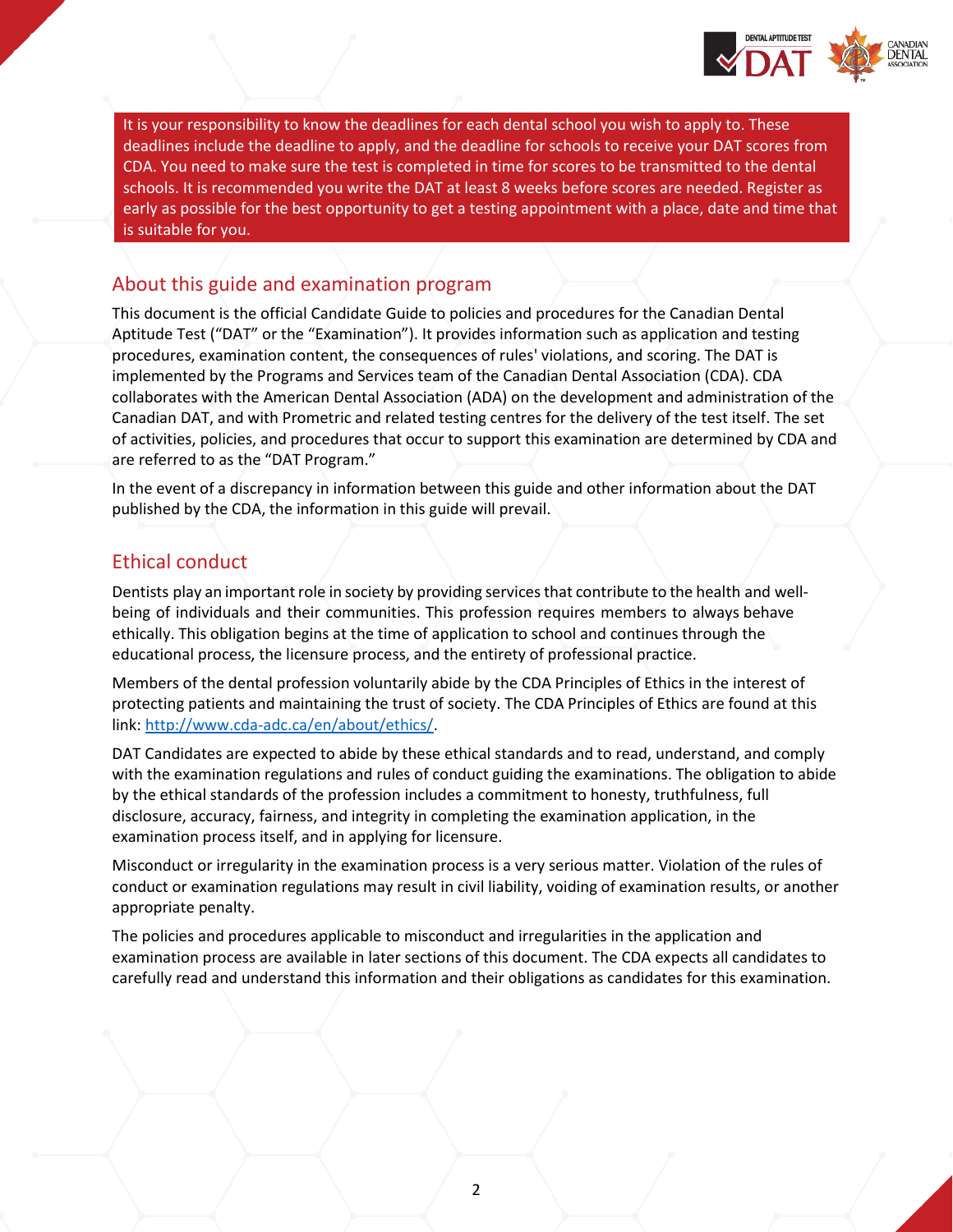

# <span id="page-5-0"></span>EXAMINATION CONTENT AND PREPARATION MATERIALS

# Examination specifications

The computer-based part of the DAT is composed of multiple-choice test questions (items) and is available for administration in the English and French languages. It has the following sections: Survey of the Natural Sciences, Perceptual Ability, and Reading Comprehension. Both the imperial and metric systems of measurement are eligible for inclusion on this exam. Additional information on test content is provided below.

# Confidentiality of examination materials

Examination items constitute confidential, copyrighted intellectual property. Obtaining, using, or distributing examination items is strictly prohibited, regardless of the method employed (memorization, recording, copying, or other means). This prohibition includes the discussion, distribution, or online posting of remembered examination questions or answers, in whole or in part.

The use or sharing of examination items violates the [Examination Regulations and Rules of Conduct](#page-16-0) of this testing program. Such activities could provide an unfair advantage to individuals, or groups of individuals, and threaten the validity and credibility of the examination. Since all examinations are copyrighted property, these prohibited activities also violate copyright laws.

The Canadian Dental Association investigates all reports and allegations of candidates' alleged generation, misuse, or sharing of current examination materials, and will pursue formal action against anyone who violates the Examination Regulations or copyright law. Violations could result in the voiding of exam results, legal action, or other appropriate penalties.

## Scope of the examination

Survey of the Natural Sciences – Biology (40 items)

- Cell and Molecular Biology: origin of life, cell metabolism (e.g., photosynthesis/enzymology), cellular processes (e.g., membrane transport, signal transduction), thermodynamics, organelle structure and function, mitosis/meiosis, cell structure and function, experimental cell biology, biomolecules, and integrated relationships
- Diversity of Life: Biological Organization and Relationship of Major Taxa (Six-Kingdom, Three-Domain System) – plantae, animalia, protista, fungi, eubacteria (bacteria), archaea, and integrated relationships
- Structure and Function of Systems: integumentary, skeletal, muscular, circulatory, lymphatic/immune, digestive, respiratory, urinary, nervous/sensory, endocrine, reproductive, and integrated relationships
- Developmental Biology: fertilization, descriptive embryology, developmental mechanisms, and integrated relationships
- Genetics: molecular genetics, human genetics, classical genetics, chromosomal genetics, genetic technology, and integrated relationships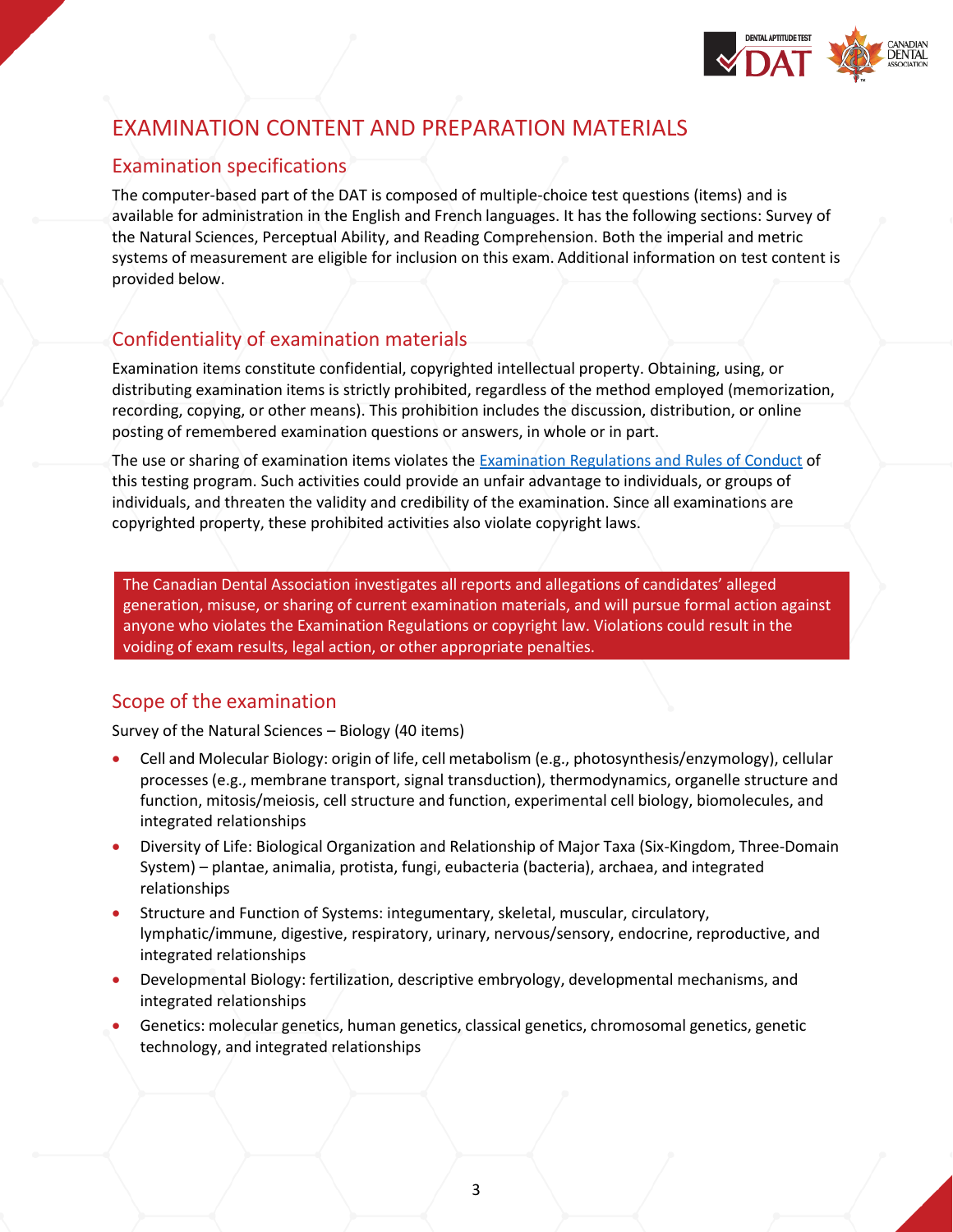

• Evolution, Ecology, and Behavior: natural selection, population genetics/speciation, population and community ecology, ecosystems, and animal behavior (including social behavior), and integrated relationships

Survey of the Natural Sciences – General Chemistry (30 items)

- Stoichiometry and General Concepts: percent composition, empirical formulae, balancing equations, moles and molecular formulas, molar mass, density, and calculations from balanced equations
- Gases: kinetic molecular theory of gases, Dalton's, Boyle's, Charles's, and ideal gas law
- Liquids and Solids: intermolecular forces, phase changes, vapor pressure, structures, polarity, and properties
- Solutions: polarity, properties (colligative, noncolligative), forces, and concentration calculations
- Acids and Bases: pH, strength, Brønsted-Lowry reactions, and calculations
- Chemical Equilibria: molecular, acid/base, precipitation, calculations, and Le Chatelier's principle
- Thermodynamics and Thermochemistry: laws of thermodynamics, Hess's law, spontaneity, enthalpies and entropies, and heat transfer
- Chemical Kinetics: rate laws, activation energy, and half-life
- Oxidation-Reduction Reactions: balancing equations, determination of oxidation numbers, electrochemicalcalculations, and electrochemical concepts and terminology
- Atomic and Molecular Structure: electron configuration, orbital types, Lewis-Dot diagrams, atomic theory, quantumtheory, molecular geometry, bond types, and sub-atomic particles
- Periodic Properties: representative elements, transition elements, periodic trends, and descriptive chemistry
- Nuclear Reactions: balancing equations, binding energy, decay processes, particles, and terminology
- Laboratory: basic techniques, equipment, error analysis, safety, and data analysis

#### Perceptual Ability (90 Items)

The Perceptual Ability Test comprises six subtests:

- **Apertures**
- View recognition
- Angle discrimination
- Paper folding
- Cube counting
- 3D form development

#### Reading Comprehension (50 items) (English DAT only)

The Reading Comprehension Test contains three reading passages on various scientific topics. Prior understanding of the science topics is not a prerequisite to answering the test items. The reading passages require the ability to read, comprehend, and thoroughly analyze basic scientific information.

Changes to the test specifications for the DAT may occur after publication of this Guide. If changes occur, they will be posted to [www.cda-adc.ca/dat.](http://www.cda-adc.ca/dat)

4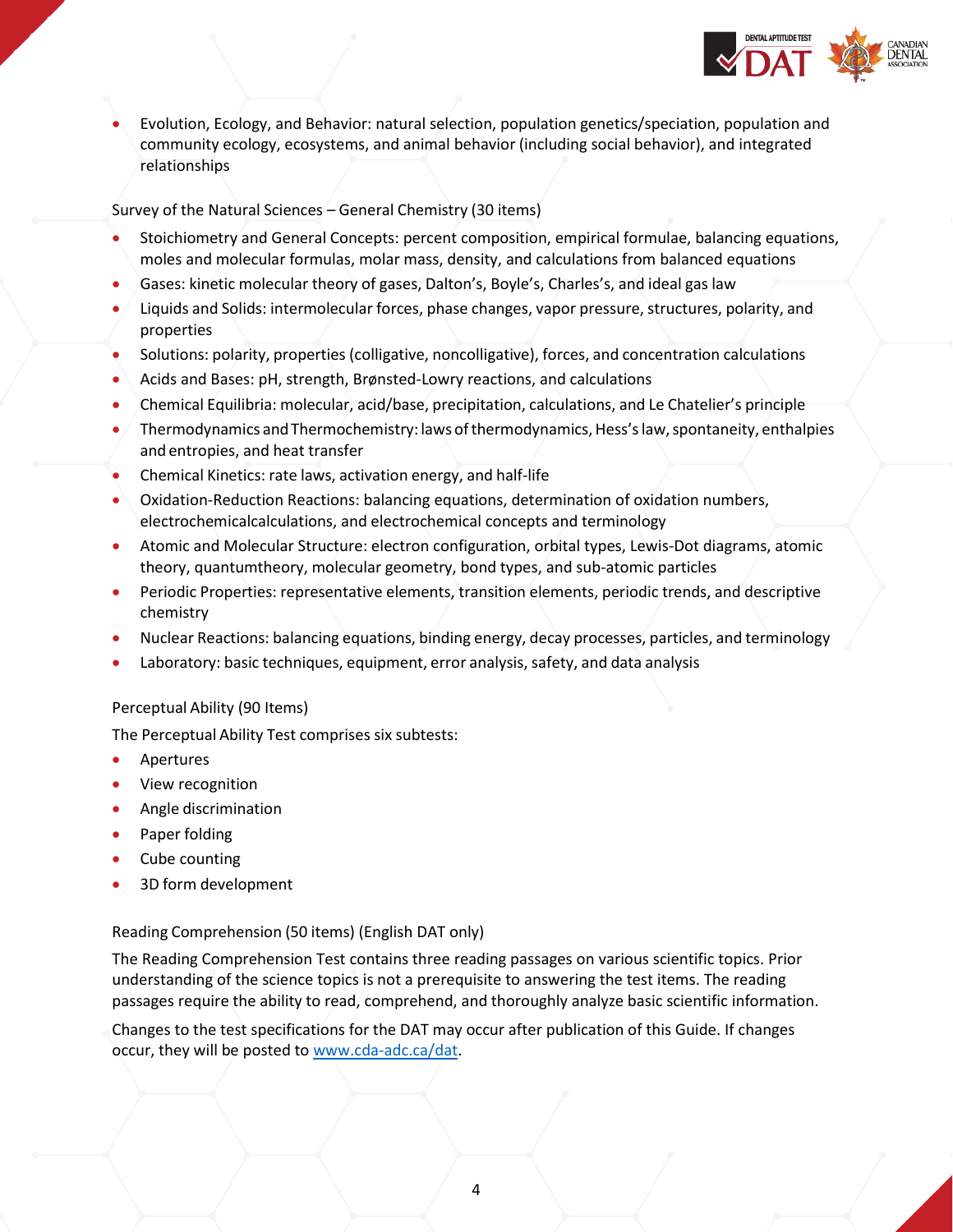

# Examination preparation

#### Practice test

CDA offers a paper-based practice test to help candidates prepare. The practice test is an example of what to expect in terms of the types of questions, the number of questions and the order of the test. The questions on the practice test previously appeared on official DAT administrations but have been retired from active usage. The practice test provides an opportunity to become familiar with DAT item formats. The DAT practice test is not designed to provide information on how well a candidate is likely to perform on the DAT.

The DAT practice test can be purchased by visiting the CDA's [DAT website.](https://www.cda-adc.ca/en/becoming/dat/index.asp)

The CDA does not endorse any specific test preparation courses and has no data on the content or efficacy of courses designed to prepare candidates for the DAT. The CDA urges individuals considering participating in test preparation courses to carefully compare course materials against the test specifications for the DAT, to confirm those materials are likely to reflect the current content of the DAT. See Appendix 1 for a list of appropriate reference materials.

Also, you can become familiar with the computer-based administration of the DAT through Prometric's Test Drive. This 30-minute overview includes the following experiences candidates will encounter at the test centre on their official day of testing:

- The scheduling and registration process
- The complete check-in process
- Introduction to test centre staff and surroundings
- The Test Drive also includes a 15-minute sample test (a generic test, not DAT specific) demonstrating the testing process.

For more information on Prometric's Test Drive visit [https://www.prometric.com/test-drive.](https://www.prometric.com/test-drive)

# <span id="page-7-0"></span>RESULTS INFORMATION

#### Scoring of examination

DAT results are reported as scale scores. These scale scores are neither raw scores (i.e., the number of questions answered correctly) nor percentiles. The conversion of raw scores to scale scores is accomplished using psychometric equating procedures. Using scale scores, it is possible to meaningfully compare the performance of one candidate with the performance of all candidates. DAT scores range from 1 to 30.

Scores are based on the number of correct responses obtained. Candidates are not penalized for guessing. Each examination includes questions that enable CDA to place different forms (versions) of the test on a common measurement scale, thereby adjusting the forms for minor differences in difficulty. Because of this adjustment, candidate scores have the same meaning, regardless of which specific test form was administered.

The test may contain experimental questions that are not scored. Data collected on unscored questions may be used in later test construction procedures, to ensure that these questions are appropriate before they become scored questions. Unscored questions are presented in the same manner as scored questions.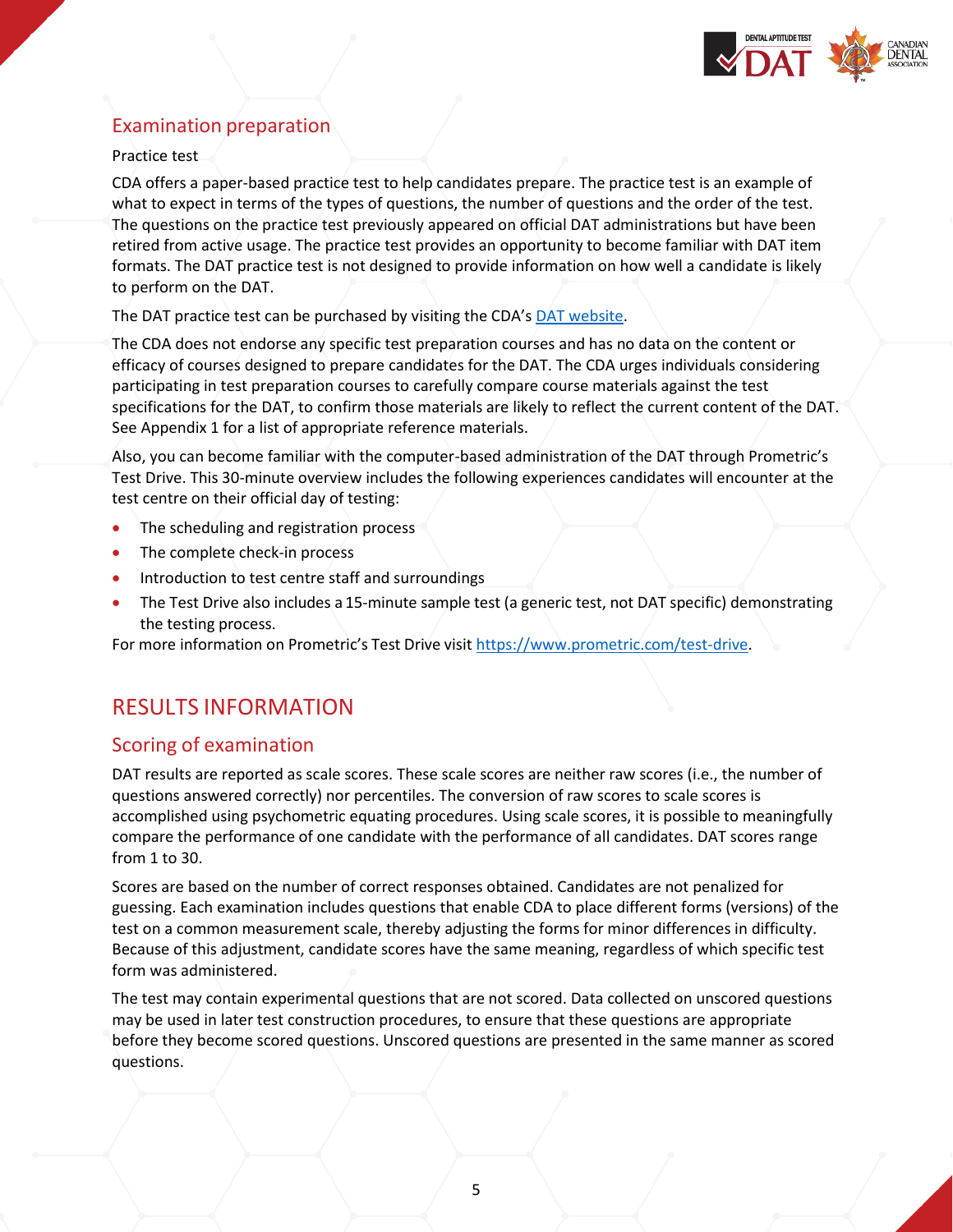

## Results reports

When registering for the DAT, candidates are asked to select schools to receive their official results. In so doing, candidates grant CDA permission to release official results to these schools. Results will be released only in accordance with the DAT Program, usually within three to four weeks of the testing date. When results are available for release, official results are reported to the selected Canadian dental schools, and some American and international schools, electronically. For some American and international dental schools, results are sent by postal mail. At the same time, candidates will be notified by email when a score report will be available to download from the CDA website at [http://www.cda-adc.ca/en/becoming/dat/student\\_download/.](http://www.cda-adc.ca/en/becoming/dat/student_download/)

Note: Scores cannot be voided from the candidate record at the request of a candidate after completing any part of the examination.

Dental schools and programs require official scores be transmitted to them directly by CDA. Scores will not be accepted from candidates.

When you register for the DAT, the registration fee includes an official student transcript and up to 5 official transcripts sent directly to the dental schools you indicate on the registration form. Transcripts for additional schools selected at the time of registration cost an additional \$20.00 each. Transcripts may be ordered after registration as well. To remove a school from your list of schools to receive scores, send an email with the request to [dat@cda-adc.ca.](mailto:dat@cda-adc.ca) Once you receive your scores from CDA, scores being sent to the schools you have requested cannot be cancelled.

#### Results audits

As a routine part of the overall results verification process, candidate examination responses and results are audited for accuracy before results are distributed. Candidates can request an additional audit of examination results for an additional charge (see the Examination Fees section of this Guide). Audits require approximately four to six weeks to complete and must be requested within 30 days of the reporting date indicated on the official report of results.

# <span id="page-8-0"></span>ELIGIBILITY REQUIREMENTS

The DAT Program does not discriminate on the basis of race, ethnicity, religion, gender, age, disability, sexual orientation, or marital status.

Participants in the DAT Program typically complete at least one year of university education, including courses in biology and general chemistry. Advanced level biology and physics are not required. Most applicants complete two or more years of university before taking the test.

Applicants seeking admission to Canadian dental schools should confirm the requirement for DAT scores at each dental school of interest, and the required submission deadlines, prior to applying for the test. Dental school applicants are encouraged to take the DAT well in advance of the dental school admission cycle, at least 8 weeks before scores are required by dental schools.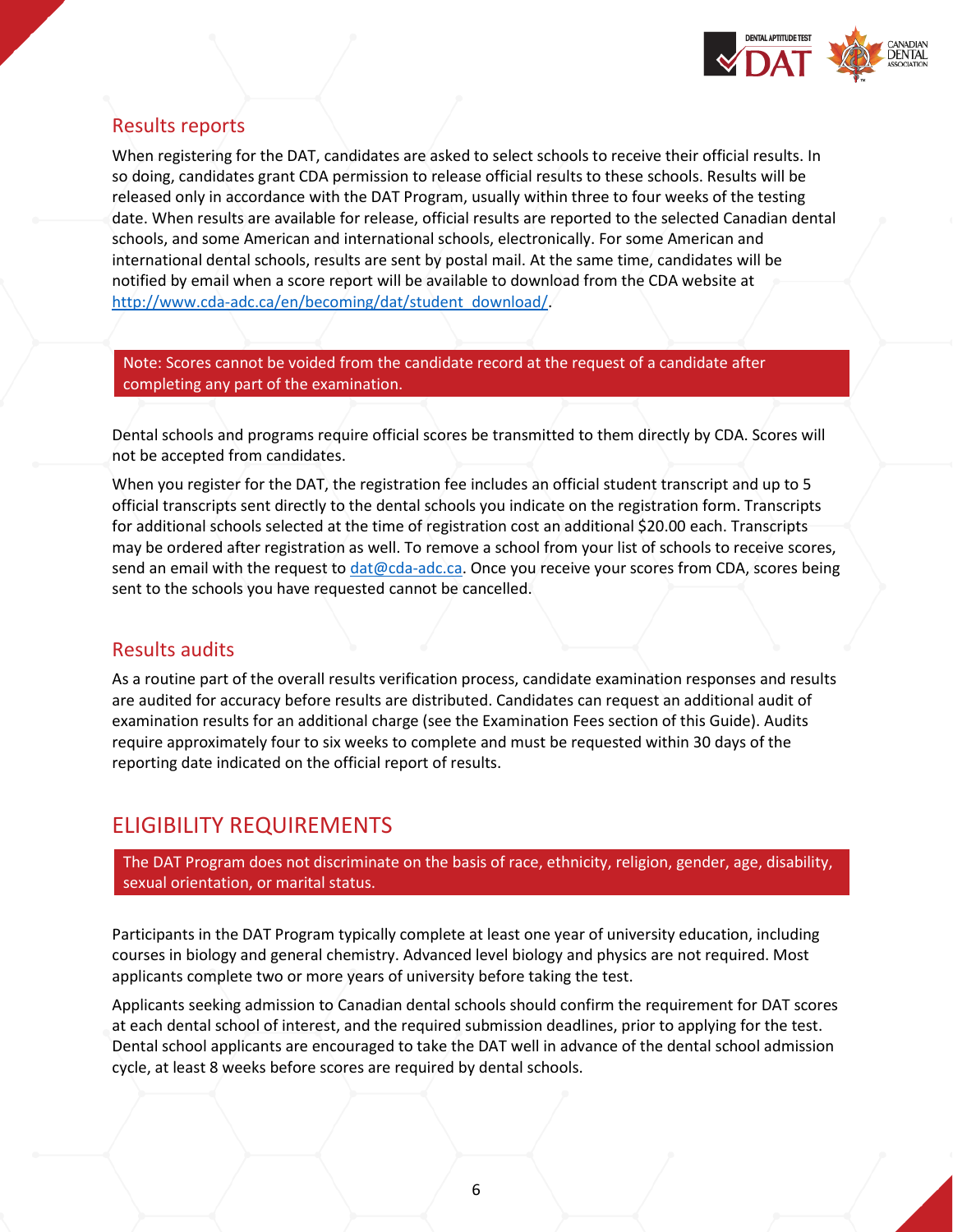

# Eligibility to retest

You are required to complete a registration and pay a registration fee for each testing attempt. A testing attempt is defined as any test administration in which the candidate has been seated at a computer at a test centre and electronically agreed to the confidentiality statement to start the test.

You must wait at least 60 days from your last attempt before retaking the DAT. You can register before the 60 days has elapsed, but your eligibility window will begin 61 days after your previous DAT attempt.

You can register only when you have received your scores from your previous DAT attempt.

Candidates may only test twice in the first 12 months of the "new", computer-based DAT becoming available.

Candidates who have had three or more DAT attempts may register but must provide evidence of their previous applications to dental school. These candidates may retest only once per 12-month period. You can register before the 12 months has elapsed, but your eligibility window will begin 366 days after your previous DAT attempt.

If you have attempted the DAT three or more times, you must provide evidence of your demonstrated intent to apply to dental school within the previous 18 months. Following registration, complete and submit the *[Continued Application to Dental School Form,](https://www.cda-adc.ca/_files/becoming/dat/continued_application_form/DAT_Continued_Application_to_Dental_School_Form_EN-2022.pdf)* available at www.cda-adc.ca/dat, along with supporting documentation. Candidates must provide at least one of the forms of evidence listed below, which must be dated within the previous 18 months:

- Copy of a completed and submitted application to dental school
- Letter of rejection from a dental school
- Letter on school letterhead from a dental school admission officer encouraging the applicant to retest
- Letter on school letterhead from a college or university health profession advisor or instructor verifying the applicant is applying to dental school

## Partial testing

Partial testing is not permitted. Applicants are required to take all three sections of the written DAT. The lowest possible scale score is reported for any assigned test not taken. Individuals unable to complete the DAT must submit a new application and fee to retest.

# <span id="page-9-0"></span>EXAMINATIONINFORMATION

#### Examination fees

Once registration is complete, fees are non-refundable and non-transferable. All fees are in Canadian dollars. The following indicates DAT 2022 testing fees:

| <b>FEE TYPE</b>       | <b>DESCRIPTION</b>                                                                                                                                                         | <b>FEE AMOUNT</b> |
|-----------------------|----------------------------------------------------------------------------------------------------------------------------------------------------------------------------|-------------------|
| DAT Fee               | This fee includes test administration, an official student<br>transcript and up to 5 official transcripts sent directly to the<br>dental schools selected at registration. | \$495             |
| Preparation materials | <b>DAT Preparation Manual</b>                                                                                                                                              | \$30              |

7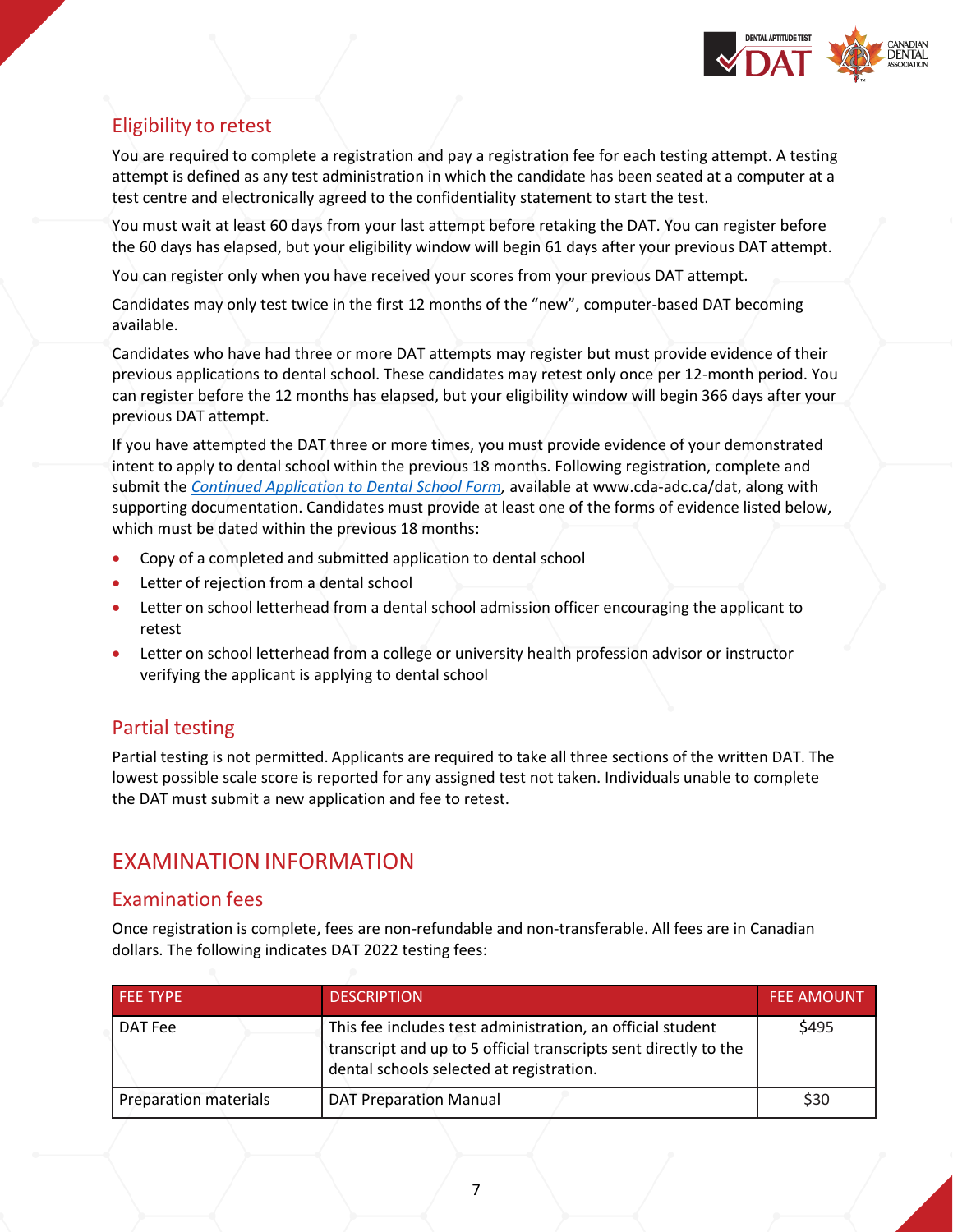

| <b>FEE TYPE</b>                      | <b>DESCRIPTION</b>                                                                                               | <b>FEE AMOUNT</b> |
|--------------------------------------|------------------------------------------------------------------------------------------------------------------|-------------------|
| Preparation materials                | Resend DAT preparation materials returned because delivery<br>was not completed (e.g., wrong address provided)   | \$10              |
| Transcripts<br>during registration   | Each transcript requested at registration over the 5 included<br>with the DAT Fee                                | \$20              |
| Transcripts after registration       | First copy of transcript requests (including personal copies)                                                    | \$30              |
|                                      | Additional copy of transcript requests (including personal<br>copies)                                            | \$20              |
| Transcript<br>verification           | List of the dental schools that have been sent your DAT<br>scores for a particular DAT attempt.                  | \$30              |
| <b>Score Audit Fee</b><br>(optional) | For a period of 30 days after the score reporting date,<br>the DAT Program will audit a candidate's DAT results. | \$80              |

## Examination schedule

The table below presents the DAT administration schedule. You must report to the testing centre at least 30 minutes before your scheduled appointment. The total administration time is three hours and 50 minutes, including the tutorial and survey.

| <b>DAT ADMINISTRATION SCHEDULE</b>                  |                     |
|-----------------------------------------------------|---------------------|
| <b>Optional Tutorial</b>                            | 15 minutes          |
| Survey of Natural Sciences (SNS)                    | 60 minutes          |
| <b>Scheduled Break (optional)</b>                   | 15 minutes          |
| Perceptual Ability Test (PAT)                       | 60 minutes          |
| Scheduled Break (optional) (English DAT only)       | 15 minutes          |
| Reading Comprehension Test (RCT) (English DAT only) | 60 minutes          |
| <b>Optional Post Test Survey</b>                    | 5 minutes           |
| <b>Total Time</b>                                   | 3 hours, 50 minutes |

The scheduled breaks are optional. If you choose to take a scheduled break, the testing session will resume automatically after 15 minutes have elapsed.

Taking a break at any other time is considered an unscheduled break where the test timer continues to count down remaining time. During scheduled and unscheduled breaks, you may NOT access personal belongings or prohibited items, study, refer to notes or texts, use a telephone, eat or drink any food or beverages, or leave the test centre. Locker access during breaks is strictly prohibited.

# <span id="page-10-0"></span>TEST REGISTRATION PROCEDURE

You register for the DAT a[t www.cda-adc.ca/dat.](http://www.cda-adc.ca/dat) When registering, you will: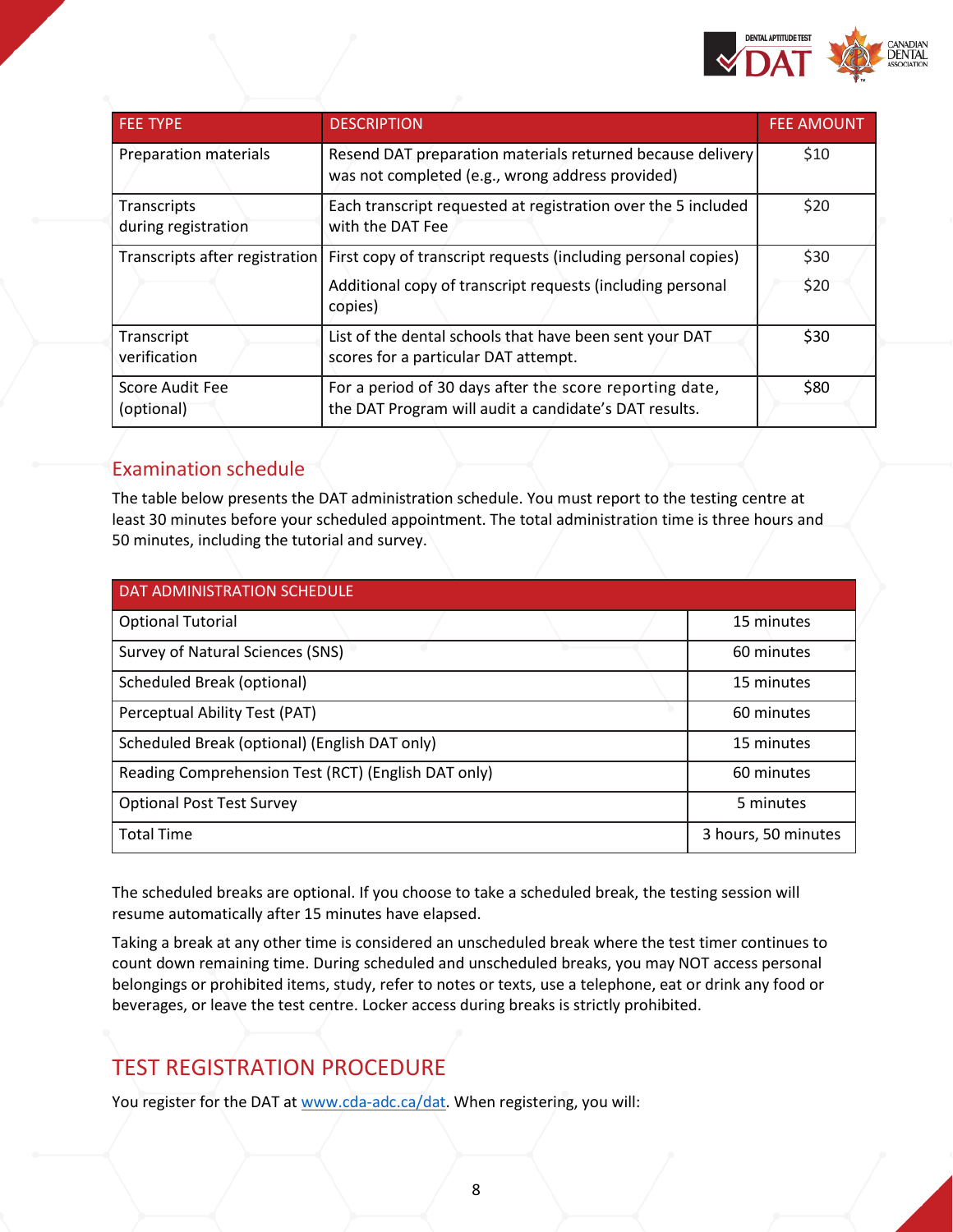

- Verify you have read this guide, the CD[A DAT Privacy Policy](https://www.cda-adc.ca/en/becoming/dat/important_notices/index.asp#policy) and DAT website [Terms of Use](https://www.cda-adc.ca/en/becoming/dat/important_notices/index.asp#terms)
- Provide an email address and validate it (do not use a school email address, they can be problematic)
- Verify that you have received the scores for any previous DAT you have written
- Provide your personal information (name, address, etc.)
- Select the dental schools that you want to receive your transcripts
- Order the DAT Preparation Manual, if you wish
- Confirm your order, agree to the Terms and Conditions, and provide payment

You will receive a payment confirmation email as a record of your registration. This email contains your "payment reference number" that will be used to access your scores at a later date – do not delete this email. Your registration is now in-progress.

Registrations must be processed to confirm eligibility. This process usually takes two business days. CDA will then send a second email confirming your eligibility to write the DAT. This eligibility email will provide:

- Your DAT ID number
- Your DAT eligibility number
- The starting and ending dates of your six-month eligibility period (the "testing window")
- Instructions on how to book a testing appointment at a Prometric test centre

On receipt of this eligibility email, your registration is complete. Once registration is complete, the DAT fees are non-refundable. You can immediately use the link in the email to visit the Prometric website and book a testing appointment that falls within the eligibility dates you have been assigned. If it is determined you are not eligible because you have outstanding scores, the registration fee will be refunded minus a \$100 administrative fee.

A completed registration allows you to write the DAT once within the six-month testing window. If you do not write the DAT within the six-month testing window, a new registration and fee is required.

All information you provide during registration must be accurate. You must use your legal name exactly as it appears on the government-issued photo identification that you will present when writing the DAT (see below).

If the name on your registration fails to EXACTLY match the name appearing on the IDs you present at the test centre, you will NOT be permitted to test. As a result, the testing appointment and DAT fee will be forfeited, and you will be required to register again and pay the DAT fee.

Changes and corrections to the registration (name, birthdate, etc.) must be completed at least two weeks prior to a scheduled testing appointment. Request changes by emailing  $data@cda-adc.ca$  noting your DAT ID Number.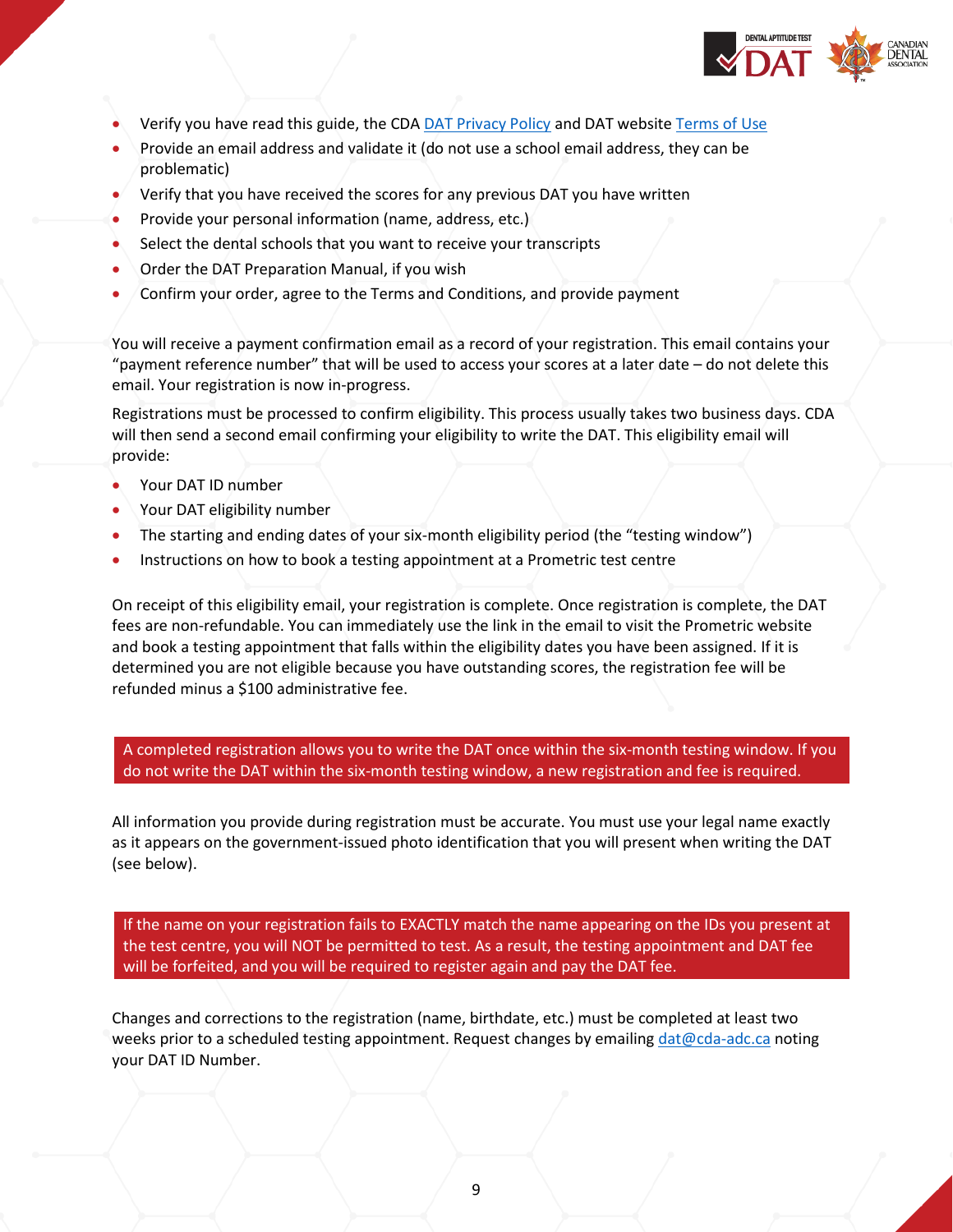

# <span id="page-12-0"></span>TEST CENTRE PROCEDURES

For detailed information about the test centre requirements and procedures, consult Test Day Information on the CDA website at [www.cda-adc.ca/dat.](http://www.cda-adc.ca/dat)

When you arrive at the test centre, you must present two pieces of identification that bear your signature. One of these must be government-issued and must include your photo. Only the governmentissued identification listed below will be accepted for photo ID:

- Passport
- Driver's license
- Citizenship card
- Provincial Photo ID card
- Certificate of Indian Status

The second piece of ID must bear your signature. Acceptable items in addition to those listed above, include a credit card from a major Canadian bank or a student ID card with your photo and signature. Both pieces of identification you present must be valid (not expired), must show the same first name and last name, and the names must match what you registered with. You will NOT be admitted to the test centre if your ID does not meet these requirements.

The test centre may electronically capture your identity biometrically (e.g., through fingerprint, palm vein print, photograph) before you can proceed with testing. If applicable, you must consent to these procedures before being permitted to test. Electronic capture of biometric data allows for an easier and quicker return to testing after breaks and also protects against security breaches. Biometric and other identification information will be retained by the Administration Vendor and will be utilized for identity verification at any of your potential future test administrations related to dental education and licensure.

Test Centre staff will visually inspect eyeglasses and hair accessories as part of check-in procedures. Staff may also use a detection wand to scan for electronic devices. Jewelry, except for wedding and engagement rings, is prohibited. Updates to security protocol at check-in may be implemented with little to no advance warning. You can view the current check-in procedures at the Prometric website. Please ensure that you check these before you go to the test centre so that you know what to expect.

Test centre staff will observe candidates at all times during the testing appointment; this observation will include staff walking through the secure testing room, as well as video recording of the candidates' examination session. Administration vendor staff are required to report behavior that might represent a violation of the rules and regulations.

Prometric staff are not authorized to answer questions from candidates regarding examination content, examination software, or scoring.

#### Reschedule or cancel a testing appointment

To reschedule or cancel a testing appointment, you must contact Prometric at [www.prometric.com](http://www.prometric.com/) in advance of the testing appointment, not CDA. The local Prometric test centre cannot schedule, reschedule, or cancel your appointment; you need to use the Prometric website or the contacts provided on the Prometric website. Appointments must be rescheduled by the business day (not Saturday, Sunday or statutory holidays) before the test and at least 24 hours in advance of the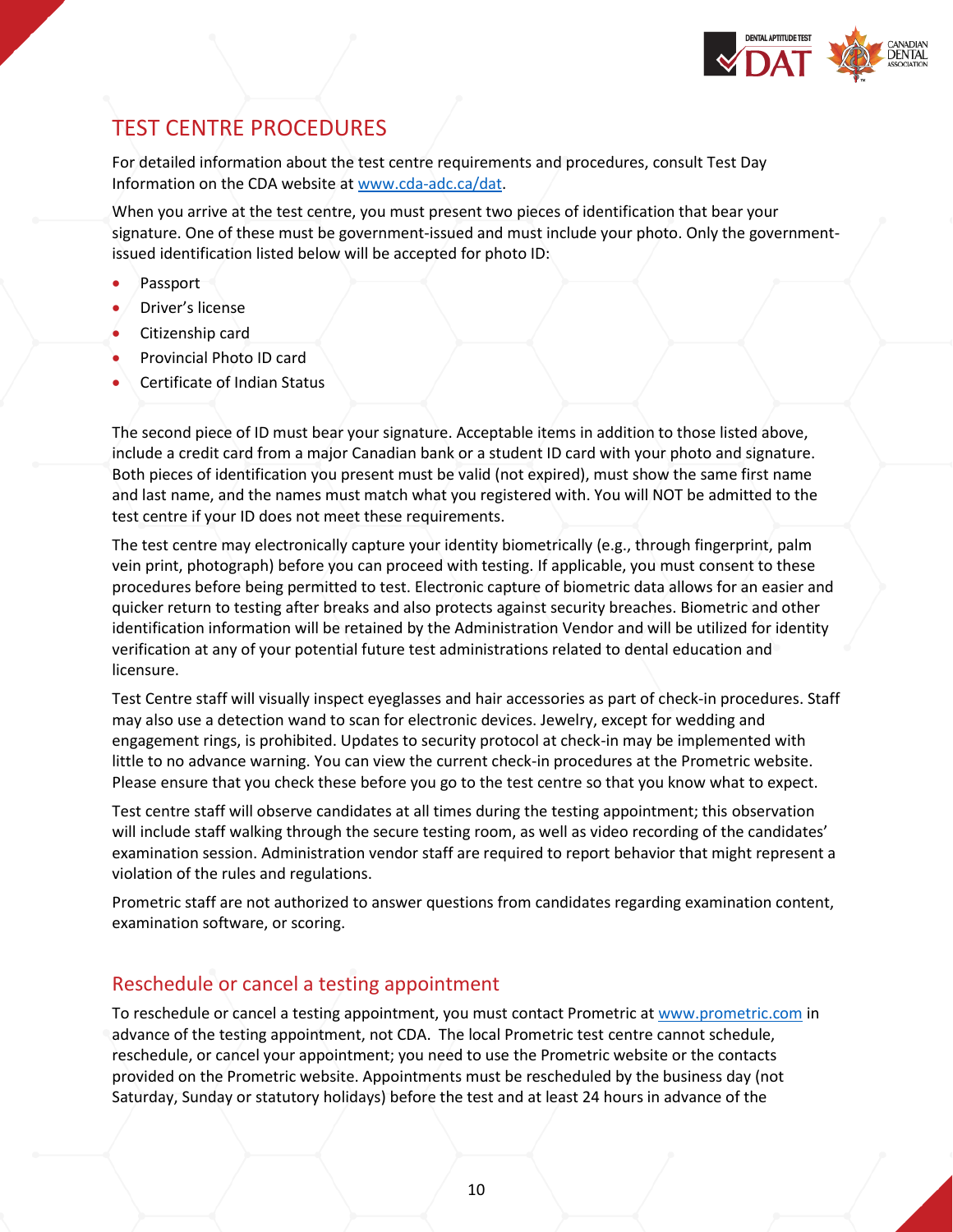

scheduled appointment. Candidates will receive a confirmation notification when rescheduling their testing appointment; retain a copy of this confirmation. Additional fees apply and must be paid directly to Prometric (see the Examination Fees section of this Guide)

#### **Rescheduling fees**

The fee to reschedule a testing appointment with Prometric is determined by the amount of notice you provide and is payable to Prometric. Rescheduling fees, in United States dollars (USD), are as follows and are subject to change:

| NUMBER OF DAYS PRIOR TO TESTING APPOINTMENT                                                                                                                             | <b>RESCHEDULE FEES</b><br>(USD)       |
|-------------------------------------------------------------------------------------------------------------------------------------------------------------------------|---------------------------------------|
| 30 or more days before test date                                                                                                                                        | \$40                                  |
| 5 - 29 days before scheduled test date                                                                                                                                  | \$70                                  |
| 1 - 4 days before scheduled test date                                                                                                                                   | \$150                                 |
| Penalty if candidate fails to appear for a scheduled testing appointment OR<br>presents more than 30 minutes after the scheduled start time and is refused<br>admission | full testing fee will be<br>forfeited |

\*Saturdays, Sundays and statutory holidays are NOT business days

IMPORTANT NOTE: It is expected that COVID-19 will continue to have an impact on the DAT. You should regularly monitor the DAT website for COVID-19 updates, and the COVID-19 information on the Prometric website.

## No Show Policy

If you do not appear for a scheduled testing appointment and do not cancel or reschedule your appointment by the required time in advance of the test date, you will forfeit all testing fees. If you do not write the scheduled test, nothing is transmitted to the dental schools and no information will appear on your DAT transcripts. To write the DAT, you must register again and pay the DAT registration fee to schedule a new appointment.

## Emergencies on the day of a testing appointment

If an emergency occurs on the day of a testing appointment that prevents you from attending the testing appointment, a written "Request for Relief" must be submitted to CDA. This request should include applicable documentation and must be sent to [dat@cda-adc.ca w](mailto:testingproblems@ada.org)ithin five business days following the appointment.

Examples of emergencies and applicable documentation include, but are not limited to, the following:

- Sudden illness on the examination day. Provide a doctor's note or hospital records confirming that you were treated on the day of the examination.
- Death in the family on the exam day. Provide a copy of an obituary, prayer card, funeral service program, or death certificate confirming that the relative passed away or services were held on the day of the examination.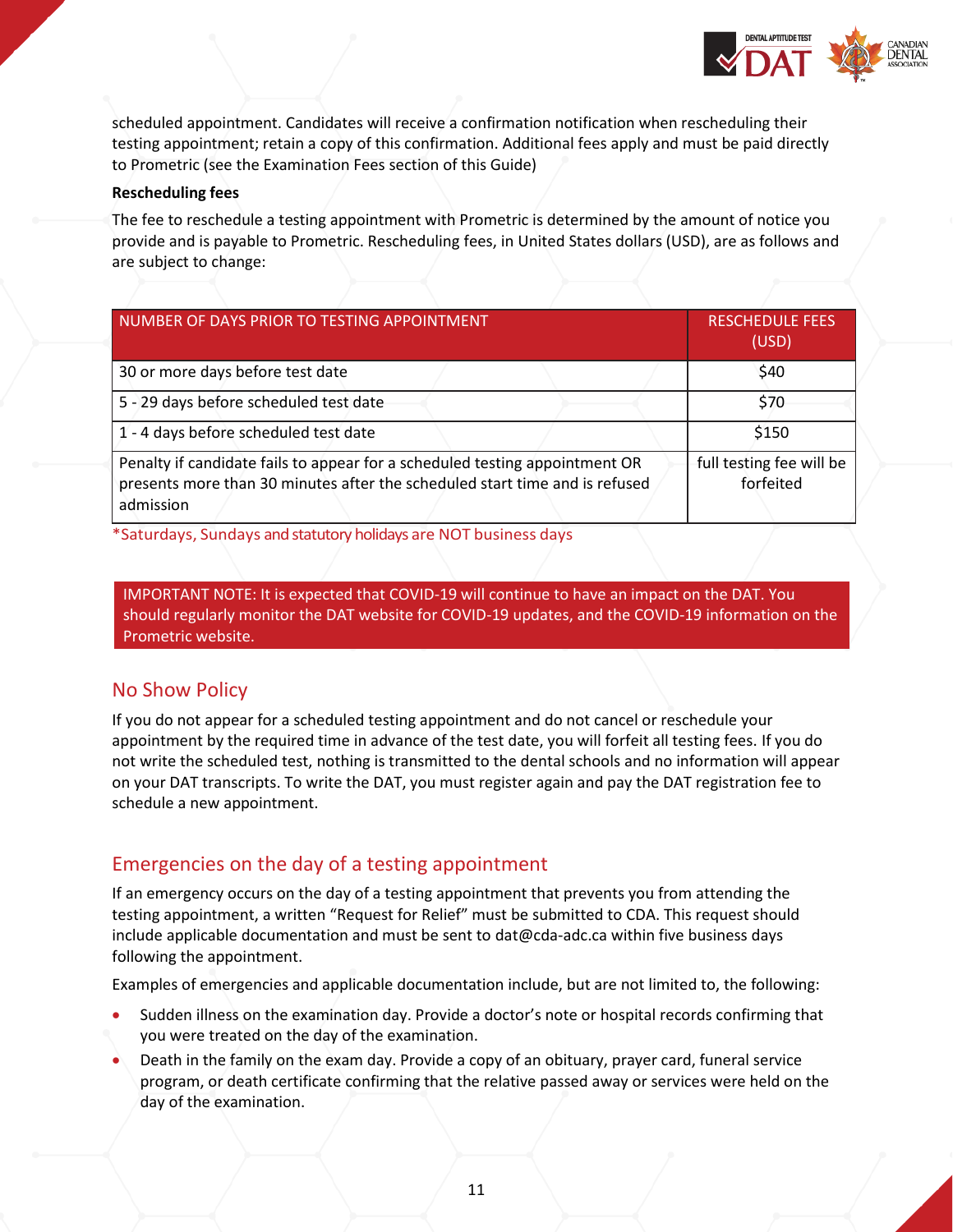

Testing appointments affected by emergencies occurring prior to the day of the actual testing appointment should be handled through the Prometric's rescheduling and cancellation process indicated previously.

### Testing problems on the day of the testing appointment

If you encounter a problem during the examination, the administration should not be resumed until the issue has been documented and resolved by the test centre administrator. Concerns not resolved at the time of testing must be submitted in writing within five business days of the testing appointment to [dat@cda-adc.ca.](mailto:dat@cda-adc.ca) Upon receipt of the information, CDA will conduct an investigation and notify you of the outcome.

For problems where you wish to request relief, you must email [dat@cda-adc.ca](mailto:dat@cda-adc.ca) directly, and state the specific problem and the relief being requested. Test centre incident reports submitted on behalf of the candidate—and comments submitted by the candidate via post examination surveys—are considered indirect communication to the CDA. These indirect communications may be considered by the CDA as part of its general quality assurance procedures but would not result in specific relief for the candidate.

Scores from a specific administration cannot be canceled or adjusted under any circumstances.

# <span id="page-14-0"></span>TESTING ACCOMMODATIONS

The DAT program provides reasonable and appropriate testing accommodations in accordance with accepted norms. These accommodations are for individuals with documented disabilities or medical conditions who demonstrate a need for accommodation, request an accommodation prior to testing, and who are approved by CDA to receive accommodations based on the information submitted.

Testing accommodations are offered to those with a qualified disability or a medical condition to ensure equal access to testing. Candidates must request testing accommodations with each DAT registration; however, candidates are not required to re-submit the supporting documentation covering the same disability or condition.

To request accommodation:

- During the registration process, when prompted, indicate that accommodation will be requested.
- Download the *[Testing Accommodation Application Form](https://www.cda-adc.ca/_files/becoming/dat/documents/DAT_Testing_Accommodation_Form.pdf)* available on the DAT website. Carefully read the information and complete the form.
- Submit the completed form and the required documentation following the instructions provided on th[e DAT website here.](http://www.cda-adc.ca/en/becoming/dat/information/default.asp#accommodation)

When accommodation is requested, the registration processing is held until the required supporting documentation are is received and evaluated by the DAT Office. When requests are approved, the testing accommodation is added to the candidate's registration, and when booking a testing appointment, only test centres that can provide the specific accommodation will be presented to select for a testing appointment.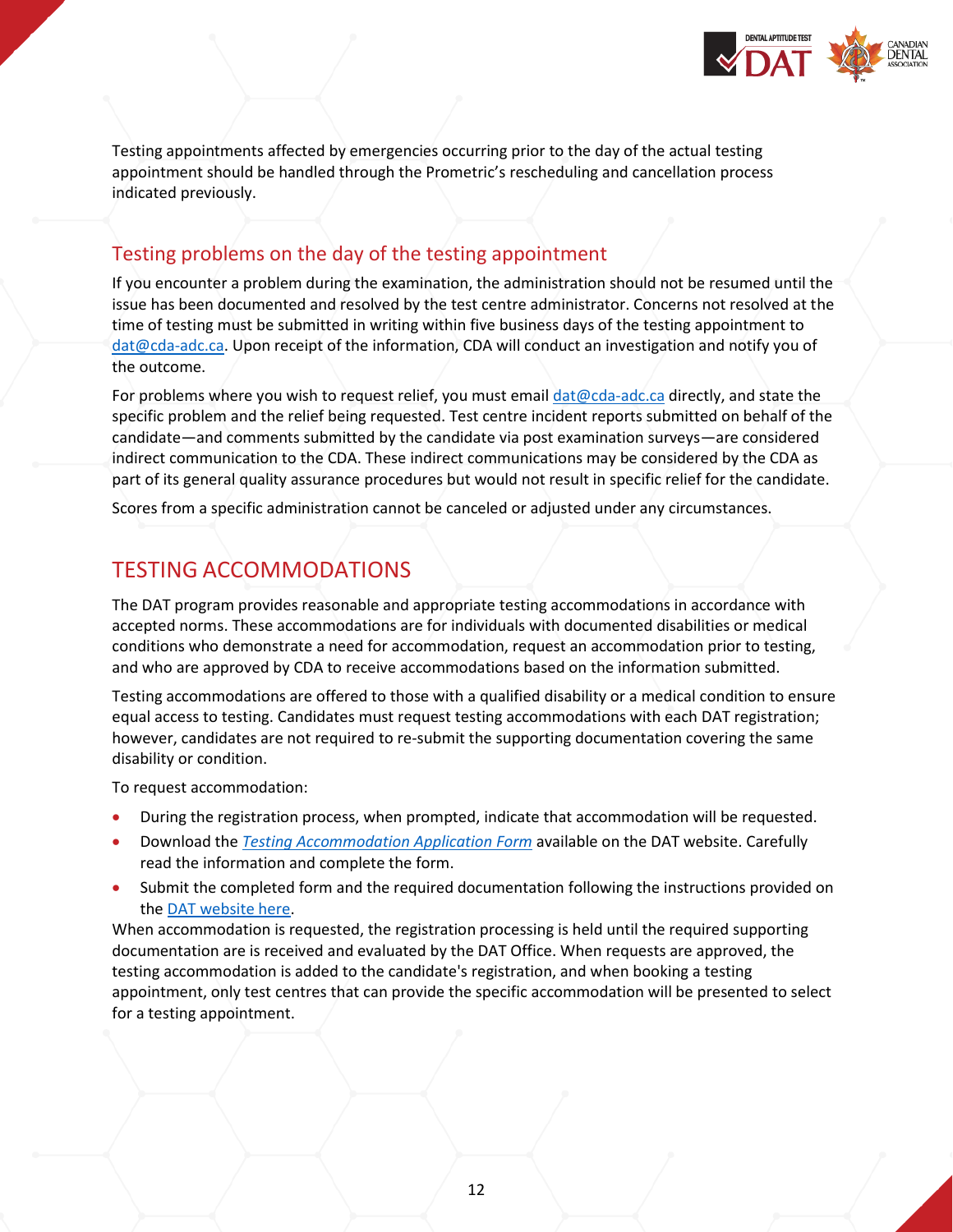

Information concerning specific accommodations provided will not be shared outside of CDA, the test centre and the DAT program. The granting of accommodation will not be indicated on examination results.

In considering a request from a candidate with a disability, the DAT program is guided by a focus on test validity. Testing accommodations are provided so all candidates have the opportunity to demonstrate their knowledge and skills, as opposed to having the measurement of their knowledge and skills inappropriately reflect a disability.

To help determine whether candidates qualify for testing accommodations, the DAT program requires a complete evaluation of the candidate as well as a completed and signed Testing Accommodation Application Form. A health care professional appropriately qualified to evaluate the disability or medical condition must conduct the evaluation.

Note the following regarding the submitted documentation:

- Accommodations requested must align with the identified functional limitation so that the adjustment to the testing procedure is appropriate.
- Required documentation is a current evaluation report (from within the past five years) from the appropriate health care professional. The document must include the professional's full name, credentials including license number, jurisdiction of licensure and contact information. The report must indicate the candidate's name, date of birth, and date of evaluation. The report should include:
	- $\circ$  information concerning the specific diagnostic procedures or tests administered. Diagnostic methods used should be appropriate to the disability and in alignment with current professional protocol.
	- $\circ$  the results of the diagnostic procedures and tests, and a comprehensive interpretation of the results.
	- $\circ$  the specific diagnosis of the disability, with an accompanying description of the candidate's limitations due to the disability.
	- $\circ$  a summary of the complete evaluation with recommendations for the specific accommodations and how they will reduce the impact of the identified functional limitation.
- Do not submit the documents indicated below. They will not be accepted and if received will be immediately destroyed.
	- o Handwritten letters from health care professionals
	- o Handwritten patient records or notes from patient charts
	- o Diagnoses on prescription pads
	- o Self-evaluations
	- o Research articles
- Documentation of any previous accommodations provided by educational institutions or other testing agencies. If no prior accommodations were provided, the licensed professional should include a detailed explanation as to why no accommodations were given in the past and why accommodations are needed now.

A candidate's eligibility for the DAT will only be confirmed after testing accommodation requests have been approved. For more information on accommodations and an explanation of how to request testing accommodations, consult the information provided with the Testing Accommodation Application Form.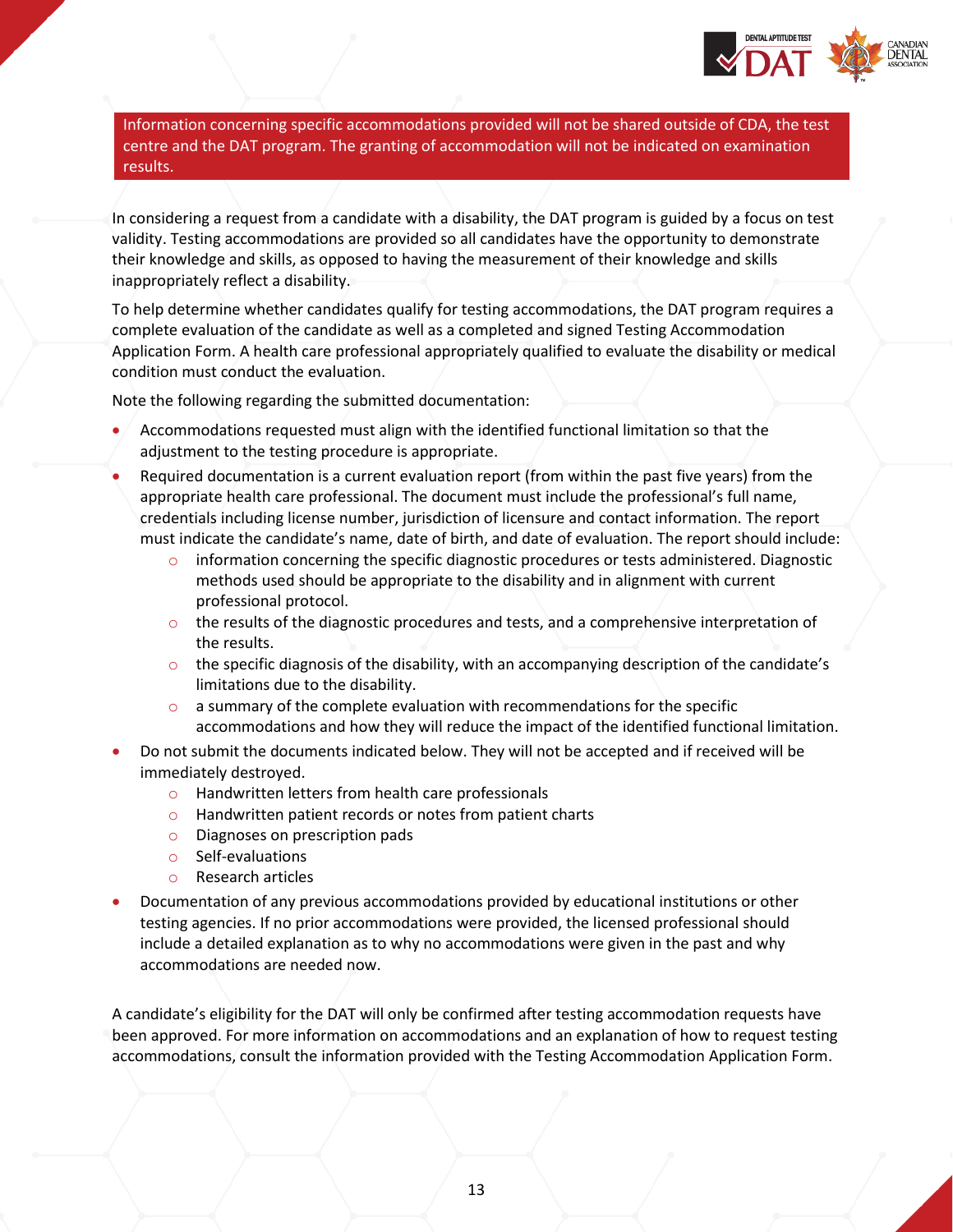

# Adding accommodation to an existing registration

Testing accommodations can be added to an existing registration. However, accommodations cannot be added to an existing testing appointment. If a candidate schedules a testing appointment before testing accommodations are approved, the candidate will be required to cancel the appointment and pay a rescheduling fee. Candidates requesting accommodations must receive their eligibility email (with approved accommodations) before scheduling a testing appointment.

To request accommodations for an existing registration email [dat@cda-adc.ca.](mailto:dat@cda-adc.ca)

# <span id="page-16-0"></span>EXAMINATION REGULATIONS AND RULES OF CONDUCT

Rules have been established to govern the administration of this examination to ensure results accurately reflect candidates' skills. Examination regulations and rules of conduct help preserve the integrity of the examination process and provide standardized examination administration conditions that yield valid and reliable results.

The Examination Program bears no responsibility for inaccurate information or inappropriate permissions received from test centre administrators. It is your personal responsibility to understand and comply with the Examination Regulations indicated in this guide. If a candidate's conduct is determined to violate the terms set forth in this Guide, CDA will act to strictly enforce its policies and procedures.

Accessing official examination content prior to testing, breaching the confidentiality of examination content, or any attempt to subvert the examination process represent violations of test regulations. Conduct occurring before, during, or after testing that violates the examination regulations and rules of conduct could result in invalidation of examination results and other penalties.

Candidates must be truthful in completing the application and must abide by all instructions regarding examination conduct.

Failure to comply with the examination regulations and rules of conduct could result in a determination of the presence of an irregularity, and examination results could consequently be voided. If results are voided as a result of an irregularity, candidates could be prohibited from testing for a specified time period or, in egregious cases, from retesting at all. Additionally, candidates could face civil or criminal prosecution.

By registering for the examination, you agree to abide by the following Rules of Conduct:

- 1. You certify that you are registering for this examination for the purpose indicated in the Examination Purpose section of this Candidate Guide. The examination may not be taken on behalf of anyone else or for any reason other than for the purpose indicated. You may not take the examination to practice or to obtain an advance review of the content.
- 2. You are not allowed to complete an examination for any reason other than that indicated by the Examination Purpose. If available information suggests a previously eligible candidate might be completing an examination for other purposes, the Examination Program may revoke the candidate's eligibility, and the candidate could be required to re-establish eligibility to take the examination.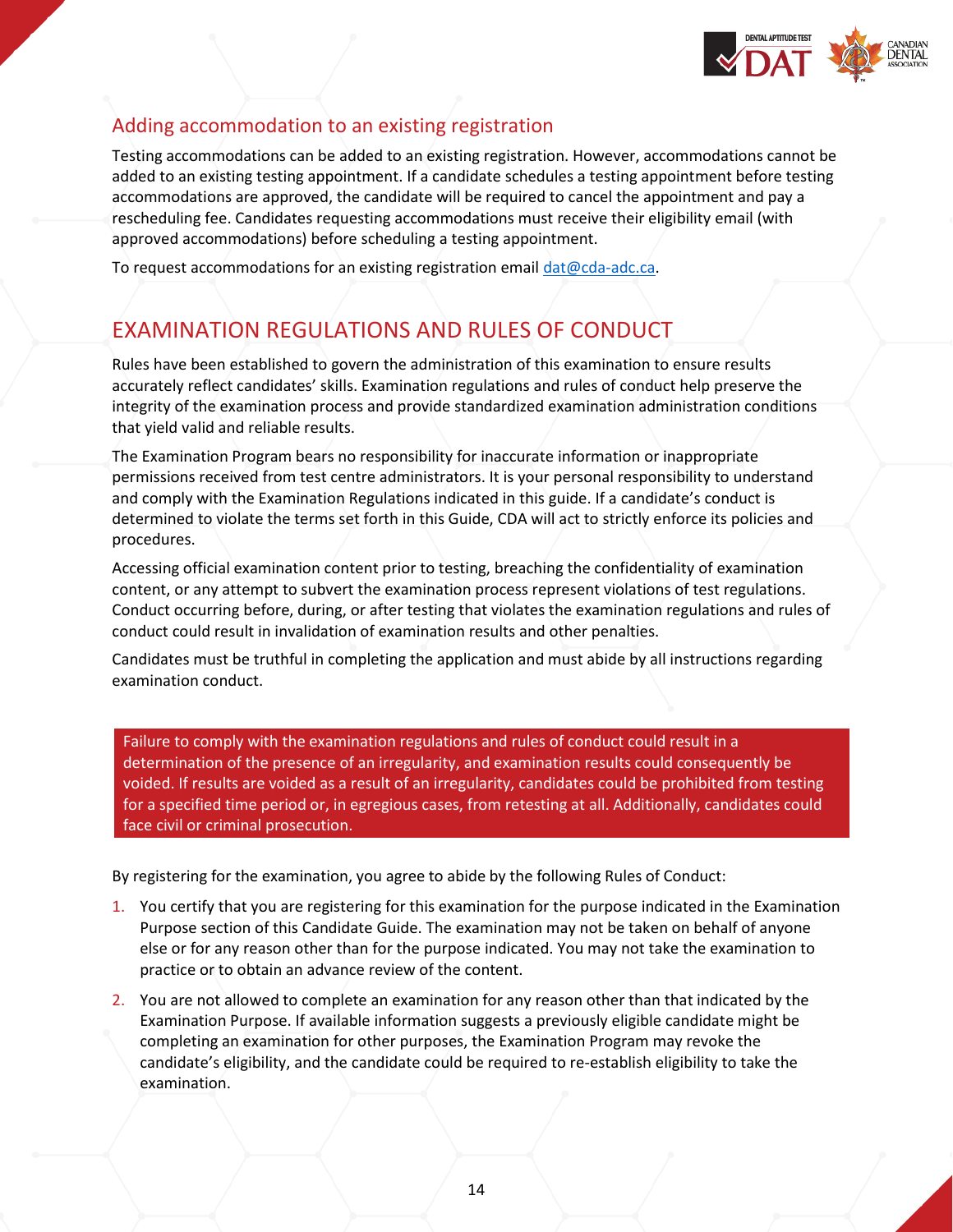

- 3. You will not give, receive, or obtain any form of unauthorized assistance prior to the examination, during the examination (e.g., in the testing room or when on a break), or after the examination.
- 4. You will maintain the confidentiality of examination content at all times. You will not reproduce or attempt to reproduce examination materials through memorization, recording, copying, or other means. You will not provide information concerning examination content that might affect the examination's ability to accurately assess your skills, or that might provide unfair advantage to other candidates. For example, you will neither make use of, nor participate in, the sharing or distribution of information regarding examination content or answers (via electronic means or otherwise).
- 5. You will not bring any unauthorized materials, as listed in the Examination Regulations and Prohibited Conduct section of this Guide, into the secure testing area. All unauthorized materials must be placed in an assigned locker and may not be accessed during testing.
- 6. You will not remove information about the exam (written, printed, recorded, or other) from the test centre.
- 7. You will comply with test centre policies and procedures and will not create a disturbance in the test centre.
- 8. You will not tamper with the computer testing equipment and facilities.
- 9. You will cooperate fully with any investigations involving testing irregularities and agree to have your examination analyzed to detect evidence of possible irregularities.
- 10. This Examination is a secure examination protected by copyright laws. Any unauthorized disclosure of the examination's content could result in civil liability, criminal penalties, voiding of examination results, or other appropriate penalties.

#### Test confidentiality

Test content (in whole or in part) is prohibited from being disclosed before, during, or after the test to anyone, including but not limited to: family, friends, classmates, colleagues, or test preparation organizations. This applies to any content disclosed through discussions, emails, in writing, online (e.g., blogs, social media, websites), or otherwise.

If you receive unreleased test items, you should immediately contact CDA at [dat@cda-adc.ca, a](mailto:dat@cda-adc.ca,)nd should NOT review the materials you have received. Candidates who have been found to be in possession of such information—or to have participated in the distribution of this information—may have examination results voided. Penalties might be imposed following investigation of the incident, even if the incident occurred one or many years into the past.

You are encouraged to report any activities in which information about examination questions is disclosed, so that CDA can investigate and take any necessary action. Report such activity to CDA at [dat@cda-adc.ca.](mailto:dat@cda-adc.ca)

#### Privacy and security

The CDA has developed a Privacy Policy that specifically addresses the personal information that we collect, use, transfer and otherwise process for the DAT Program, including when you use our DAT websit[e www.cda-adc.ca/en/becoming/dat.](http://www.cda-adc.ca/en/becoming/index.asp) There are also DAT website Terms of Use that apply when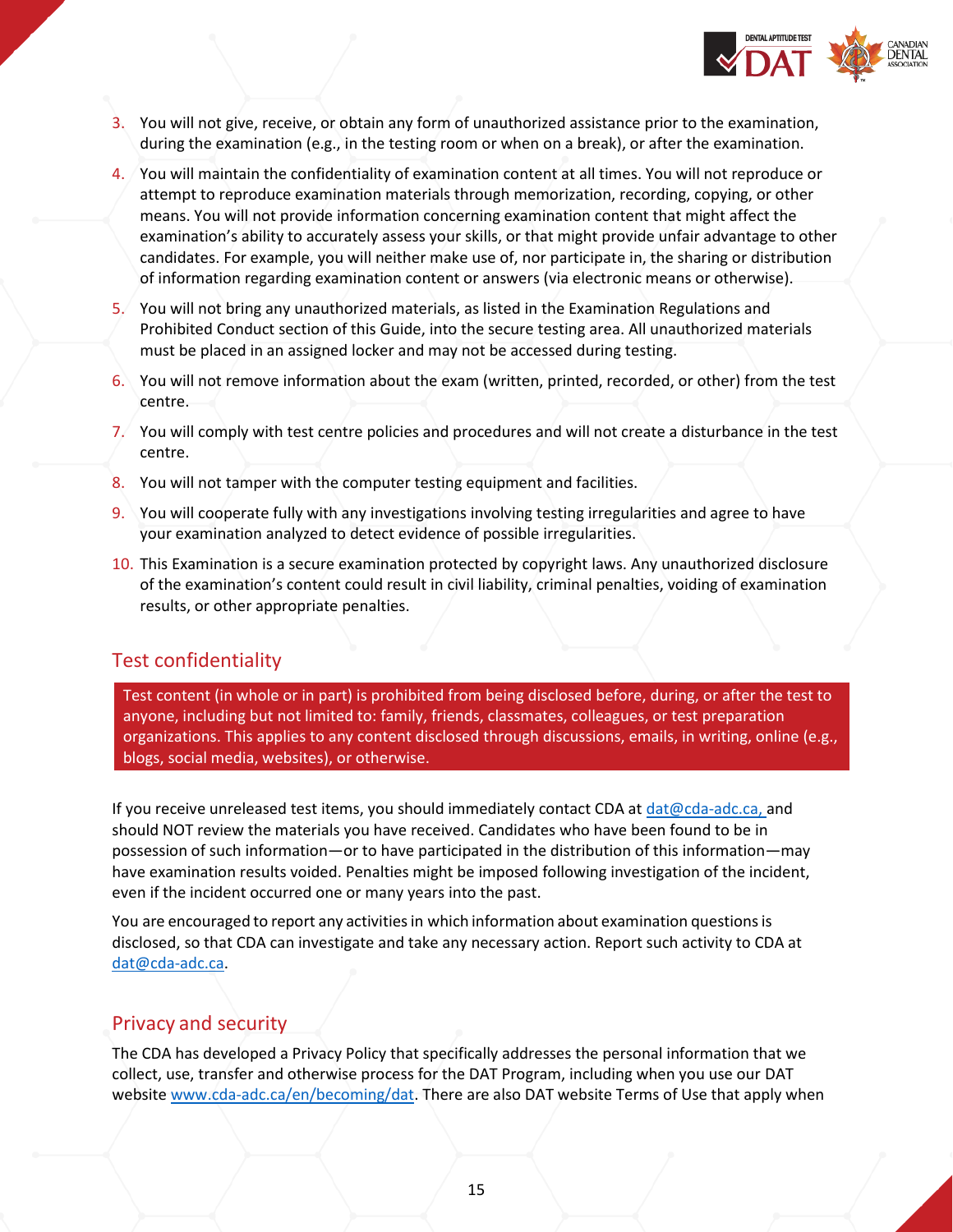

you access and use our DAT website. You must review the DAT Privacy Policy and website Terms of Use before registering for the DAT. These are available here: [https://www.cda-adc.ca/en/becoming/dat/important\\_notices/index.asp.](https://www.cda-adc.ca/en/becoming/dat/important_notices/index.asp)

# Examination misconduct

The Examination Program strives to report results that accurately reflect the skills and performance of each candidate. The standards and procedures for administering each examination are intended to provide candidates with a reasonable opportunity to demonstrate their skills, and to facilitate accurate evaluation of those skills.

You are required to adhere to all rules and instructions pertaining to the administration of the Dental Aptitude Test. You shall conduct yourself honestly and ethically in all matters relating to the tests. If any misconduct or irregularity is detected either before, during or after the tests, those involved will have their test scores voided and all dental schools to which they have applied will be advised of the circumstances surrounding the voiding of their scores. Without limiting the generality of the foregoing, all written portions of the DAT examination may be computer analyzed for unusual answer patterns and the CDA has the right in its sole discretion not to release any candidate's scores that are brought into question as a result of this computer analysis. In addition, if any candidate is in breach of the above rules, the CDA may refuse to permit the candidate to participate in any subsequent examination for a period of fifteen (15) months after such breach.

The Examination Program reserves the right to withhold, void, or invalidate any result when, in the CDA's judgment, it is reasonable to question the validity of the result. Misconduct or irregularity shall include, without limiting the generality of the foregoing, the following conduct:

- Impersonation of another or allowing yourself to be impersonated in the DAT; including taking the DAT; taking the DAT for purposes other than applying to dental school
- Providing assistance or information to other candidates during the DAT
- Unusual answer patterns
- Atypical score increases from one examination attempt to another
- Discrepancy in, or falsification of, a candidate's identification
- Information indicating that a candidate has engaged in misconduct or a violation of the examination regulations, rules of conduct, or test centre procedures
- Sharing of remembered exam questions or answers. This includes sharing through social media platforms, online discussion forums, or other means
- Falsification of application information or supporting documents
- Falsification of a candidate's results or results report
- Inconsistent performance on different sections of the exam from one examination attempt to another
- Improper access to secure exam content
- Availability of evidence concerning the presence of an examination administration irregularity
- Obtaining advance access to DAT materials
- Sharing of remembered DAT questions or answers
- Theft of DAT materials
- Unauthorized possession and/or distribution of DAT materials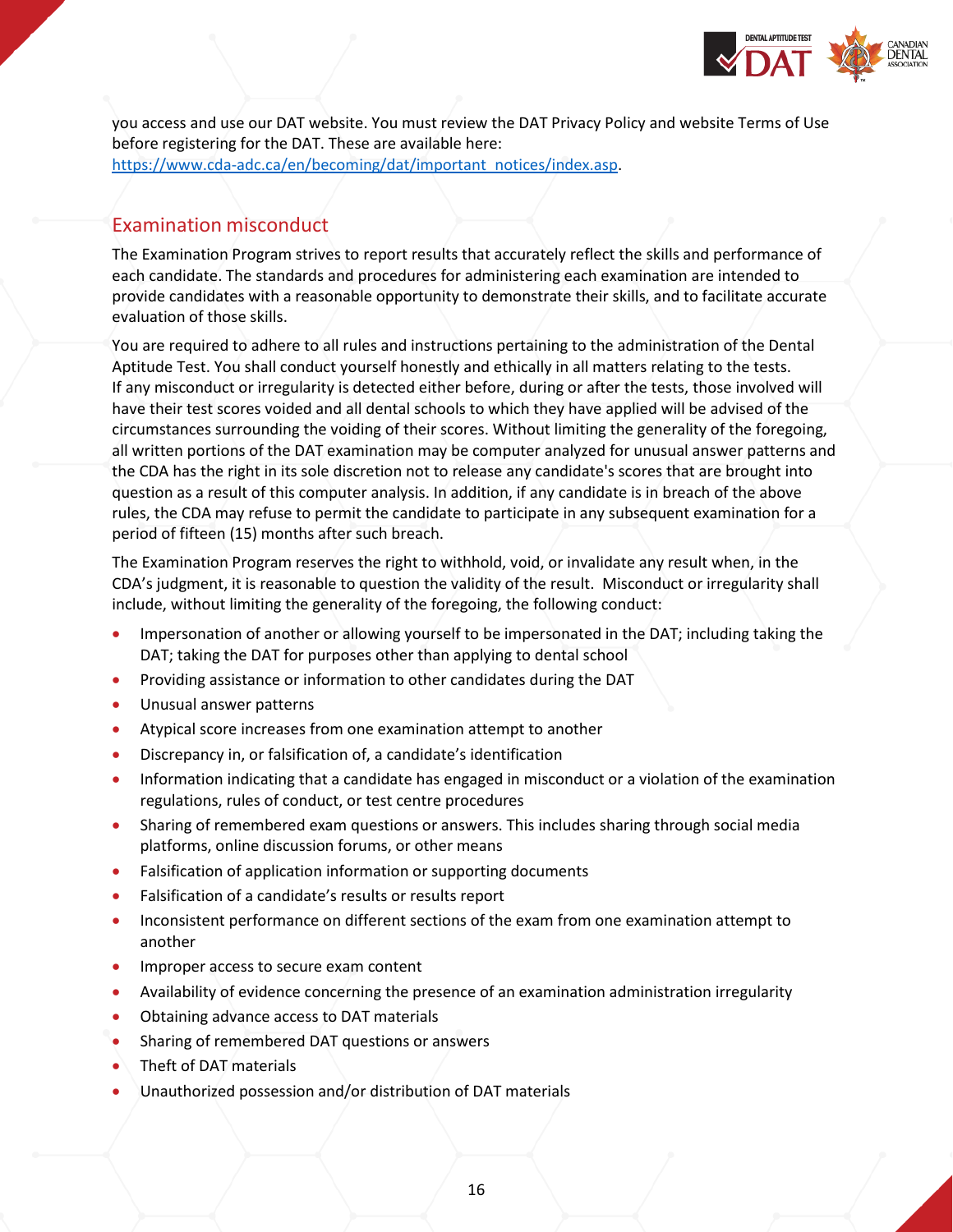

- Possession and/or submission of unauthorized materials during the DAT
- Information indicating that a candidate has engaged in misconduct or violation of the DAT Rules
- Any other information indicating a candidate's DAT score may not be valid
- Any breach of the DAT Rules, test instructions or procedures

When examination results are voided or invalidated, the candidate is notified in writing. This notice includes the basis of the decision and the procedure for appeal. Results will remain voided during the appeal process until the appeals processes have been completed and a decision to void the results is overturned.

When previously reported results are voided, recipients of the candidate's transcripts will be notified in writing that the result has been voided.

If it is determined that a candidate has engaged in irregular behavior, this information becomes part of the candidate's record. At its sole discretion, the DAT Program may elect to send a summary report documenting the incident to legitimately interested parties. This would include all dental schools to whom a candidate has instructed results be sent (both currently and in the future).

When an irregularity has occurred, individuals who are involved or implicated, or who are reasonably believed to have witnessed the irregularity, could be asked to provide information.

The Examination Program reserves the right to pursue other remedies, including prosecution of anyone whose conduct unlawfully undermines the security of the examination or the integrity of the examination process.

No personal items are permitted in the secure testing area. Any personal belongings brought to the test centre must be stored in a designated locker; storage is limited. Personal belongings may be inspected. Notes or any materials accessed during the examination or on a scheduled or unscheduled break may be confiscated. Accessing personal belongings or a locker during a break violates the examination regulations. Test administrators are not authorized to provide permission to candidates to access personal belongings or lockers during a break.

Items that are prohibited from the secure testing area include, but are not limited to, the following:

- Books, notes, study materials, scratch paper, tissues, and markers
- Personal earplugs not previously approved by the Administration Vendor. Headphones NOT provided to you by the Administration Vendor.
- Dental instruments, models, or materials
- Slide rules, paper, calculating devices, rulers, and other measuring devices (except those items approved in advance under testing accommodations)
- Electronic devices such as cell phones, recording devices, iPods, tablets, and headsets
- Tote bags, purses, wallets, backpacks, and briefcases
- Highlighters, pens, erasers, pencils, dictionaries, and translators
- Food, candy, gum, and beverages (except those items approved in advance under testing accommodations)
- Outerwear, such as coats, jackets, gloves, or head coverings (religious attire is allowed)
- Good luck charms, statues, religious or spiritual items, and similar objects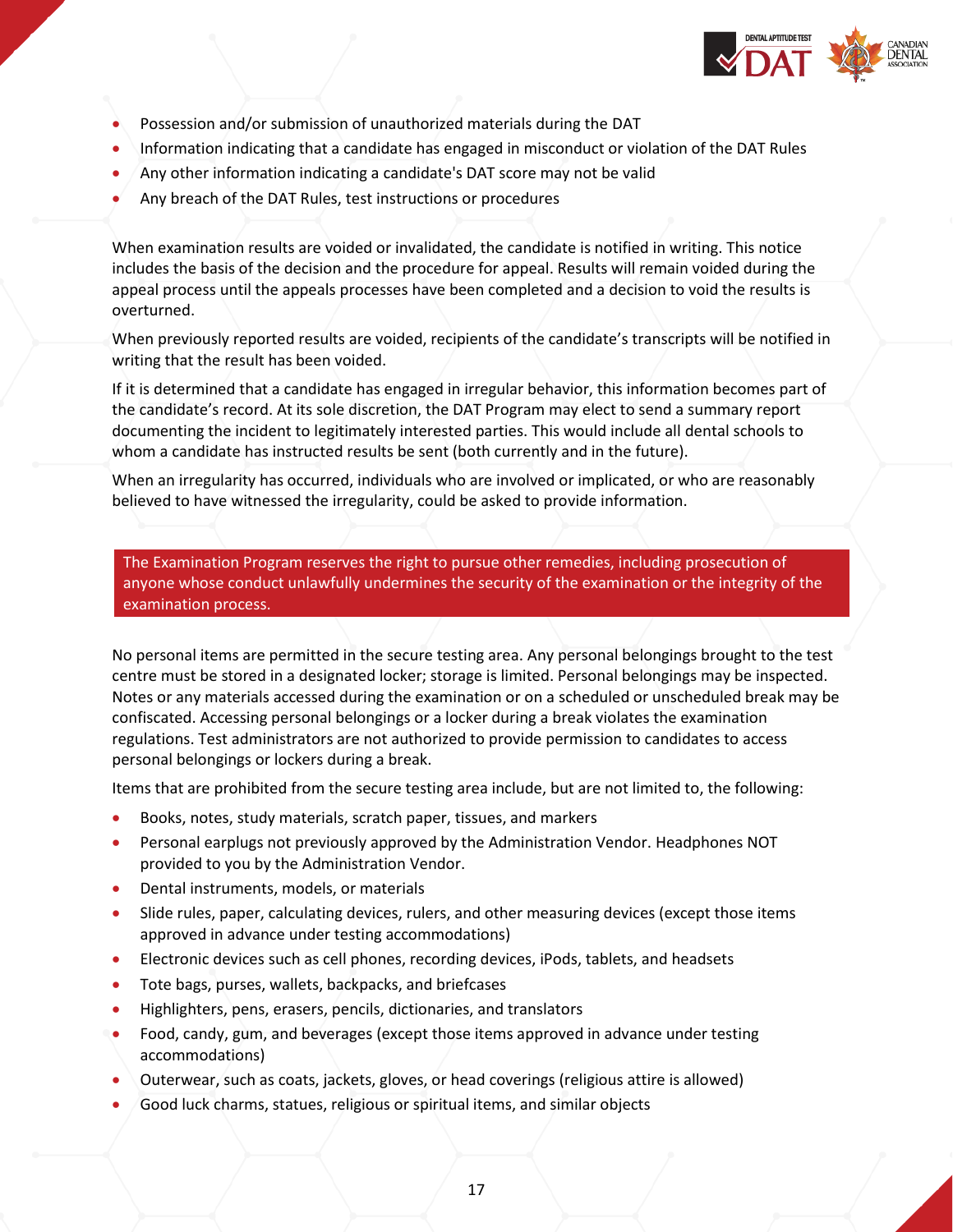

- Watches (digital, analog, or smart) or timing devices (a timer is provided on the computer screen during the examination)
- Magnifying devices
- Jewelry (except for wedding and engagement rings)

The test centre will provide two note boards (without graph lines) and two low-odor fine tip markers during the examination. Used note boards will be replaced by test centre staff upon request. Scratch paper, pencils, and markers not furnished by the testing centre are prohibited. You are not guaranteed to receive graph lines on your provided materials.

Candidates may not write on the note boards before the test begins or during scheduled and unscheduled breaks. The note boards should not be folded, bent, distorted, or modified in any manner. Markers cannot be used on any surface other than the note boards. Candidates may not touch the monitor during the examination. All items provided must be returned to the test administrator before leaving the test centre.

Candidates may not engage in conversation with others during testing or while on a break. Discussing the examination is strictly prohibited.

Test centre administrators will report the activity of candidates who take unscheduled breaks.

During breaks, candidates may NOT access personal belongings or prohibited items, study or refer to notes or texts, use a telephone, eat or drink any food or beverages from lockers, or leave the test centre. Test administrators are NOT authorized to provide permission to engage in these activities.

Although the examination is administered under strict supervision and security, examination irregularities can sometimes occur. Examination results could be voided based upon a breach of examination security, invalid examination conditions, or candidate violations of the examination regulations, rules of conduct, or test centre procedures. If irregularities are detected during the examination, or evidence of irregular behavior is disclosed when the examination is scored or afterward, those involved will have their examination results voided and face appropriate penalties.

Failure to comply with examination regulations, rules of conduct, and test centre procedures could result in determination of an irregularity, and examination results could be withheld, canceled, considered invalid, or another appropriate penalty could be imposed. Candidates might also be directed to leave the test centre before the examination is completed. If results are withheld or invalidated, or other penalties are proposed or imposed as the result of an irregularity, candidates could be prohibited from testing and other appropriate penalties could be imposed.

#### Irregularities and appeals

An irregularity is defined as a situation in which there could be a question about the validity of examination results in accurately reflecting the ability and skills of a candidate.

For example, questions could be raised when:

There is communication between candidates during the testing session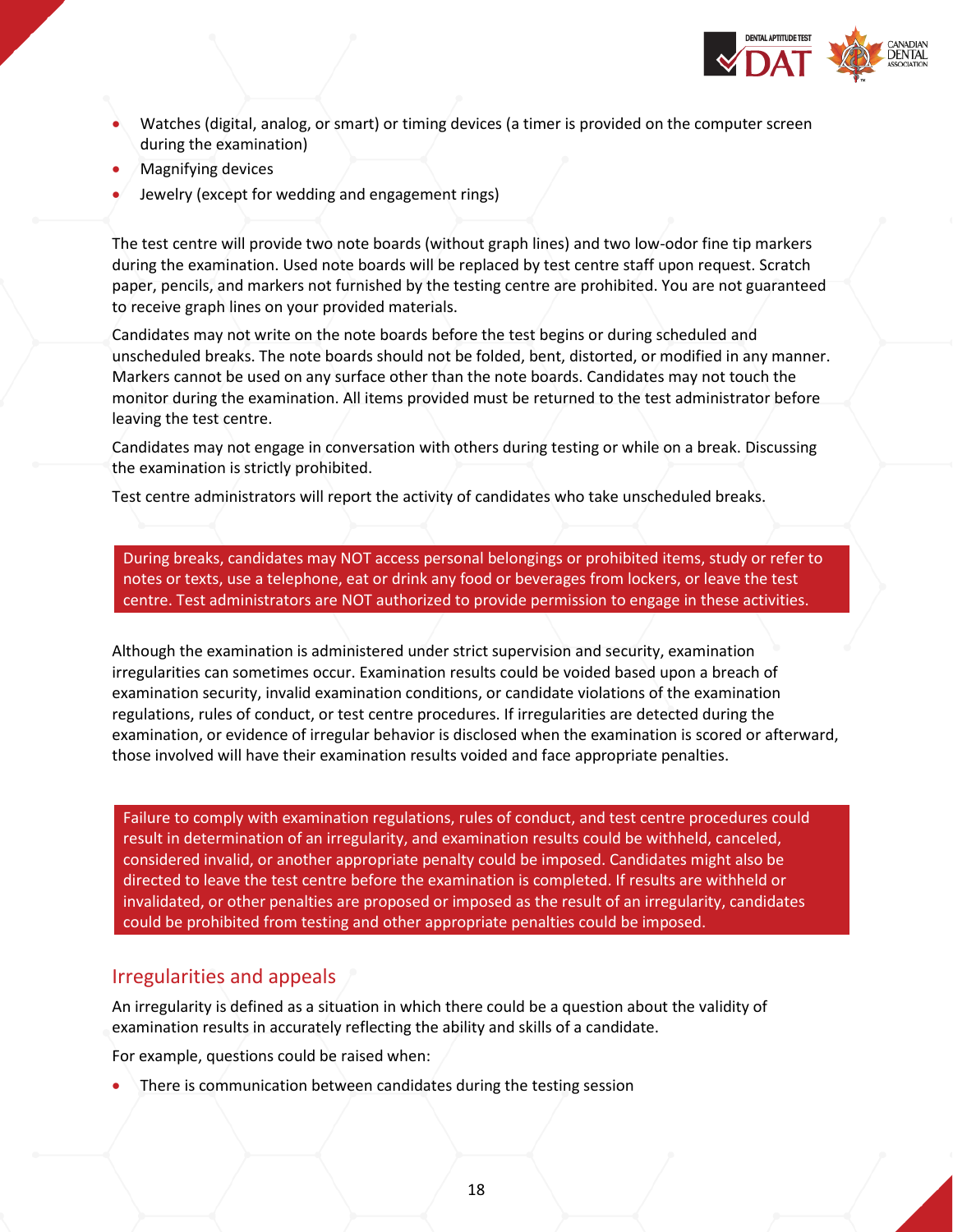

- Unauthorized assistance occurs
- Candidates have inappropriate access to examination content (e.g., remembered questions or answers are shared by email, online posting, or other means)
- There is conduct prohibited by the examination regulations, rules of conduct, or test centre procedures, or examination disruptions occur, including natural disasters and other emergencies

When an irregularity is identified, results for the candidate(s) involved will be voided pending resolution of the corresponding appeal(s). If an appeal is denied or no appeal is filed, the results of the candidate(s) involved may remain voided and/or other appropriate remedies imposed.

Candidates whose results are subject to being voided are notified by written correspondence and provided with instructions for filing an appeal. Appeals must be submitted in writing within 30 days of notification of the irregularity. Appeals must clearly state the specific relief being requested and include corresponding arguments, evidence, and documentation in support of the request.

The candidate will be notified of the appeal decision within 60 days after receipt of the appeal.

When considering an appeal, the CDA strives to ensure that examination results accurately reflect candidates' skills, and that the appealing candidate has an opportunity equal to, but not greater than, the opportunity provided to other candidates.

Results will be voided when there is a reasonable and good faith basis to do so. If it is determined that voiding results is not warranted under the circumstances, the results will be released.

Candidates should be aware that irregularities - other than natural disasters and emergencies beyond the control of the candidate - are considered to be a serious breach of the examination process.

The DAT Program strives to handle irregularities and their investigation in a confidential, professional, fair, and objective manner.

Candidates should be aware that reports of irregularities may have consequences beyond the voiding of results or the imposition of other appropriate penalties.

- Information about the irregularities may be brought to the attention of school authorities, regulatory agencies, or other entities, by other sources
- Additional information about a candidate may surface during an investigation into an irregularity

Candidates are encouraged to report suspicious activity or observations of violations of the examination regulations to CDA a[t dat@cda-adc.ca.](mailto:dat@cda-adc.ca.)